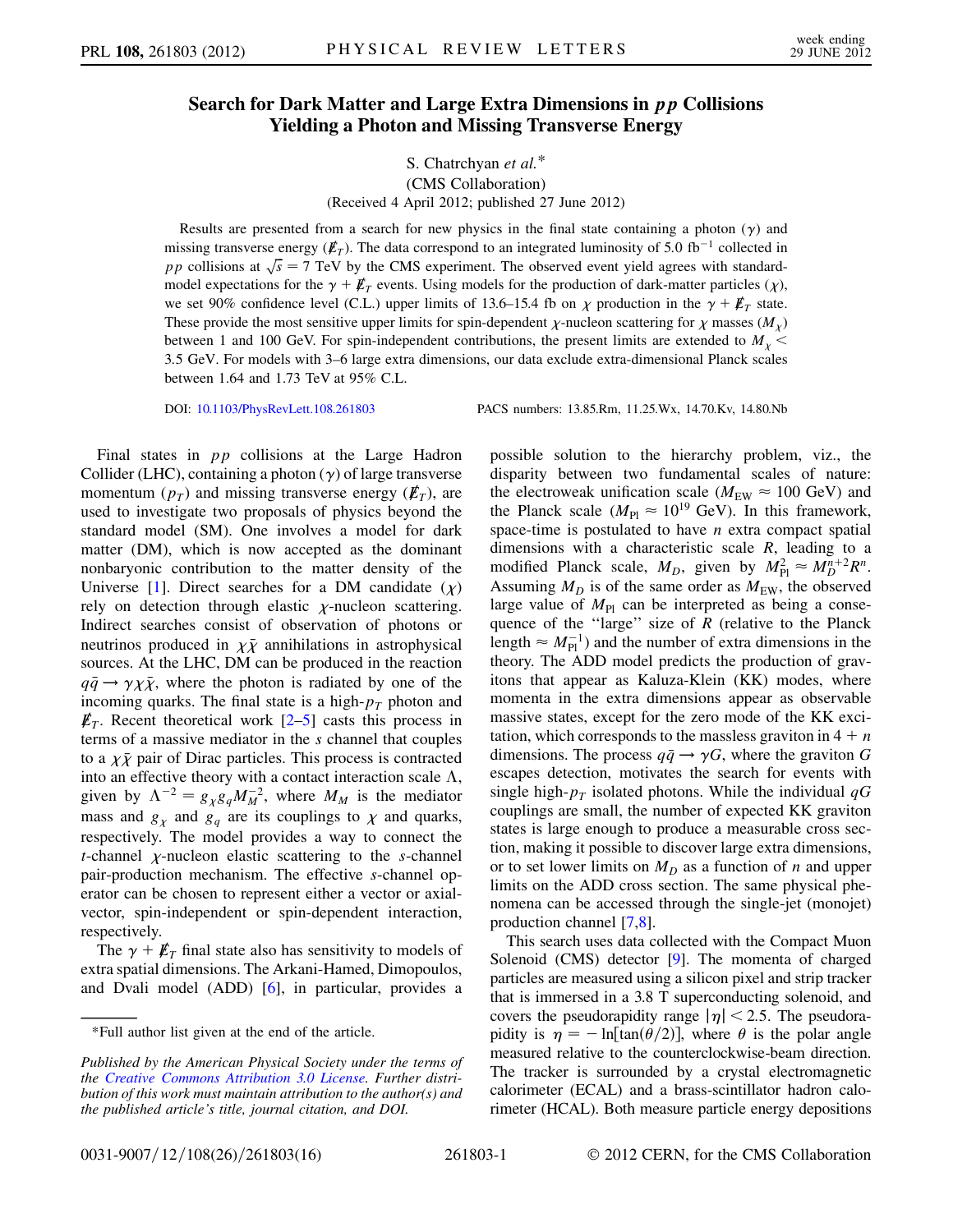and consist of a barrel assembly and two endcaps that provide coverage in the range of  $|\eta|$  < 3.0. A quartz-fiber and steel Cherenkov forward detector extends the calorimetric coverage to  $|\eta|$  < 5. Muons are measured in gas detectors embedded in the steel return yoke outside of the solenoid.

The primary background for the  $\gamma + \not{E}_T$  signal is the irreducible SM background from  $Z\gamma \rightarrow \nu \bar{\nu} \gamma$  production. This and other SM backgrounds, including  $W\gamma$ ,  $W \rightarrow e\nu$ ,  $\gamma$  + jet, multijet (referred to as QCD), and diphoton events, as well as backgrounds from beam halo and cosmic-ray muons, are taken into account in the analysis.

Events are selected from a data sample corresponding to an integrated luminosity of 5.0 fb<sup>-1</sup> collected using a twolevel trigger system, with Level-1 (L1) seeding high level triggers (HLT). The single-photon triggers comprising this search are not prescaled, and are fully efficient within the selected signal region of  $|\eta^{\gamma}| < 1.44$  [\[10\]](#page-4-7) and  $p_T^{\gamma}$  > 145 GeV. To optimize the analysis for single high- $p_T$ <br>photons accompanied by large  $\vec{F}_T$  photon candidates are photons accompanied by large  $\not\hspace{-1.2mm}E_T$ , photon candidates are restricted to be in the central barrel region, where purity is highest. To distinguish photon candidates from jets, we apply additional calorimetric selections. The ratio of energy deposited in the HCAL to that in the ECAL within a cone of  $\Delta R = 0.15$  is required to be less than 0.05, where  $\Delta R = \sqrt{(\Delta \phi)^2 + (\Delta \eta)^2}$  is defined relative to the photon candidate and the azimuthal angle  $\phi$  is measured in the candidate and the azimuthal angle  $\phi$  is measured in the plane perpendicular to the beam axis. Photon candidates must also have a shower distribution in the ECAL consistent with that expected for a photon [\[10](#page-4-7)].

Isolation requirements on photon candidates impose upper limits on the energy deposited in the detector around the axis defined by the EM cluster position and the primary vertex [\[10\]](#page-4-7). In particular, the scalar sum of  $p_T$  depositions in the ECAL within a hollow cone of  $0.06 < \Delta R < 0.40$ , excluding depositions within  $|\Delta \eta| = 0.04$  of the cluster center, must be  $\langle 4.2 \text{ GeV} + 0.006 \times p_T^2 \rangle$ ; the sum of<br>scalar  $p_T$  depositions in the HCAL within a hollow cone scalar  $p_T$  depositions in the HCAL within a hollow cone of  $0.15 \leq \Delta R \leq 0.40$  must be  $\langle 2.2 \text{ GeV} + 0.0025 \times p_T^2$ ;<br>and the scalar sum of track  $p_T$  values in a hollow and the scalar sum of track  $p<sub>T</sub>$  values in a hollow cone of  $0.04 < \Delta R < 0.40$ , excluding depositions that are closer to the cluster center than  $|\Delta \eta| = 0.015$ , must be  $\langle 2.0 \text{ GeV} + 0.001 \times p_T^{\gamma} \rangle$  (with  $p_T$  in GeV units). The vetoes defined by the  $|\Delta \eta|$  cutoffs are needed to maintain high efficiency for photons that initiate EM showers within the tracker. The tracker isolation requirement is based on tracks that originate from the primary vertex.

Since the high luminosity of the LHC yields multiple  $p p$ interactions per bunch crossing, there are several reconstructed vertices per event. The primary vertex is defined as the vertex that corresponds to the largest sum of the squares of the associated track- $p<sub>T</sub>$  values. However, to ensure that photon candidates are isolated from charged particle tracks in events with multiple vertices, the tracker isolation requirement must be passed by all reconstructed vertices, or the event is rejected.

The  $\not\hspace{-.15cm}/\,F_T$  is defined by the magnitude of the vector sum of the transverse energies of all of the reconstructed objects in the event, and is computed using a particle-flow algorithm [\[11\]](#page-4-8). The candidate events are required to have  $E_T >$ 130 GeV.

All events are required to have the energy deposited in the crystal containing the largest signal within the photon to be within  $\pm 3$  ns of the time expected for particles from a collision. This requirement reduces instrumental background arising from showers induced by bremsstrahlung from muons in the beam halo or in cosmic rays. Spurious signals embedded within EM showers that otherwise pass selection criteria are eliminated by requiring consistency among the energy deposition times for all crystals within an electromagnetic shower. Photon candidates are removed if they are likely to be electrons, as inferred from characteristic patterns of hits in the pixel detector, called ''pixel seeds," that are matched to the EM clusters [[12](#page-4-9)]. In addition, a veto applied to events that contain muon candidates, including those that do not emanate from the collision point, prevents bremsstrahlung from muons in cosmic rays and the beam halo from being reconstructed as prompt photons balanced by  $\not{\!\mathit{E}}_T$ . Finally, events are vetoed if they contain significant hadronic activity, defined by (i) a track with  $p_T > 20$  GeV that is  $\Delta R > 0.04$  away from the photon candidate, or (ii) a jet that is reconstructed with  $p_T$  > 40 GeV using the anti- $k_T$  [[13](#page-4-10)] particle-flow algorithm [[11\]](#page-4-8), within  $|\eta|$  < 3.0 and  $\Delta R$  > 0.5 of the axis of the photon. After applying all of the selection criteria, 73 candidate events are found.

Backgrounds that are out of time with the collisions are estimated from data by examining the transverse distribution of energy in the EM cluster and the time of arrival of the signal in the crystal with the largest energy deposition. Templates for anomalous signals [\[14\]](#page-4-11), cosmic-ray muons, and beam halo events are fitted to a candidate sample that has no timing requirement, which reveals that the only significant residual contribution to the in-time sample arises from halo muons, with an estimated  $11.1 \pm 5.6$ events.

Electrons misidentified as photons arise mainly from  $W \rightarrow e \nu$  events. The matching of electron showers to pixel seeds has an efficiency of  $\epsilon = 0.9940 \pm 0.0025$ , as estimated with Monte Carlo (MC) simulated events and verified with  $Z \rightarrow ee$  events in data. Scaling a control sample of electron candidates by  $(1 - \epsilon)/\epsilon$  yields an estimated contribution of 3.5  $\pm$  1.5 W  $\rightarrow$  events in the candidate sample.

The contamination from jets misidentified as photons is estimated by using a control sample of EM-enriched QCD events to calculate the ratio of events that pass the signal photon criteria relative to those that pass looser photon criteria but fail an isolation requirement. Since the EMenriched sample also includes the production of direct single photons, this additional contribution to the ratio is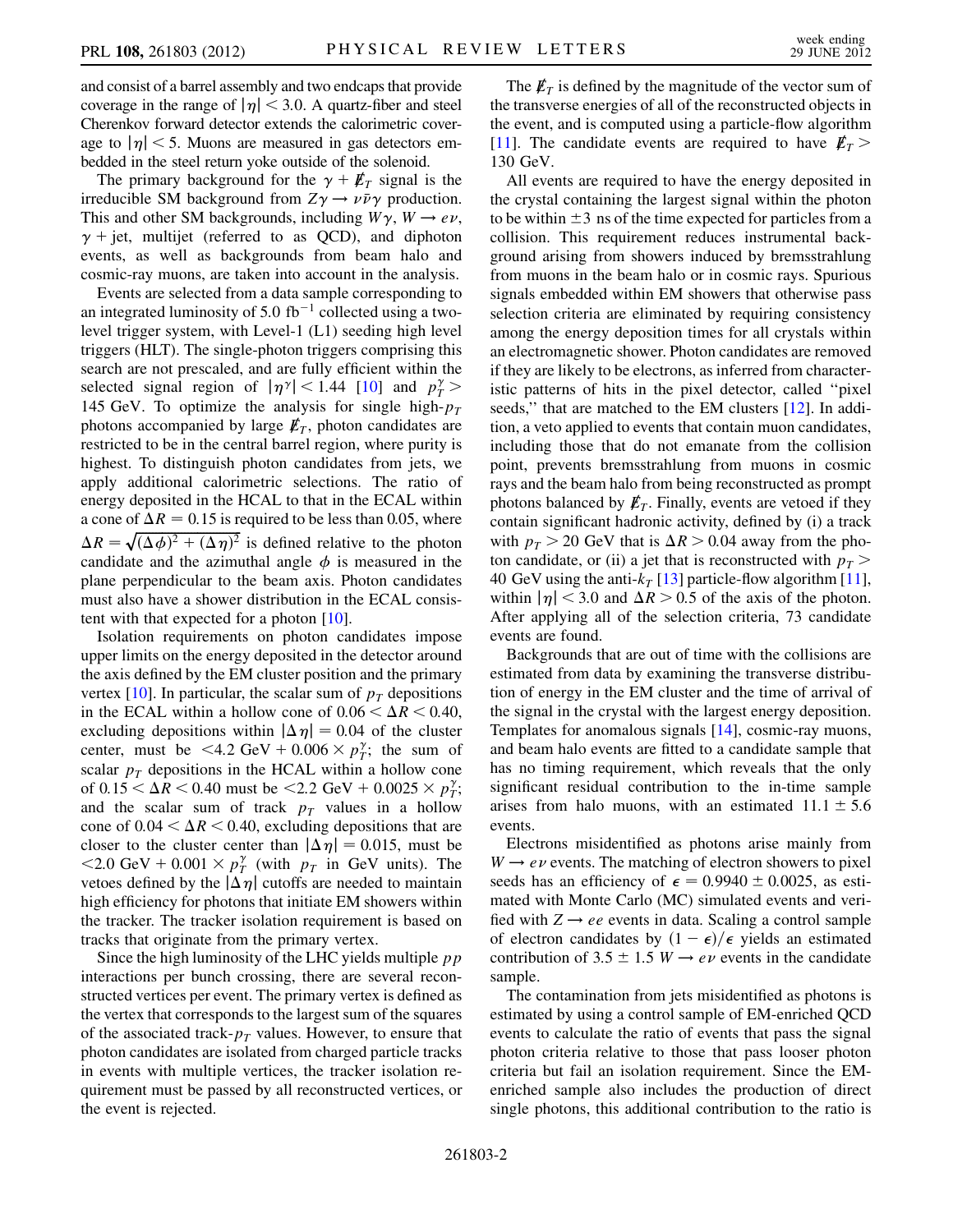estimated by fitting templates of energy-weighted shower widths from MC-simulated  $\gamma$  + jets events to an independent QCD data sample, and used to subtract the  $\gamma$  + jets contribution. This corrected ratio is applied to a subset of the EM-enriched jet events that passes loose photon identification and additional single-photon event selection criteria, providing a background contribution of  $11.2 \pm 2.8$ jet events.

Backgrounds from  $Z\gamma \rightarrow \nu \bar{\nu} \gamma$ ,  $W\gamma \rightarrow \ell \nu \gamma$ ,  $\gamma$  + jet, and diphoton events are estimated from MC samples processed through the full GEANT4-based simulation of the CMS detector [[15,](#page-4-12)[16](#page-4-13)], trigger emulation and event reconstruction used for data. The  $W\gamma \rightarrow \ell \nu \gamma$  samples are generated with MADGRAPH5 [[17](#page-4-14)], and the cross section is corrected to include next-to-leading order (NLO) effects through a K factor calculated with MCFM [\[18\]](#page-4-15). The  $Z\gamma \rightarrow$  $\nu \bar{\nu} \gamma$ ,  $\gamma$  + jet, and diphoton samples are obtained using the PYTHIA 6.424 generator [[19](#page-4-16)] at leading order (LO) and CTEQ6L1 [[20](#page-4-17)] parton distribution functions (PDF). The  $Z\gamma \rightarrow \nu \bar{\nu} \gamma$  sample is also scaled up to reflect NLO contributions given in Ref. [[21](#page-4-18)]. Good agreement between data and the rescaled MC prediction for the  $Z\gamma \rightarrow \ell \ell \gamma$  channel has been obtained in previous CMS studies [[22](#page-4-19)]. The uncertainty on  $Z\gamma \rightarrow \nu \bar{\nu} \gamma$  and the other backgrounds takes into account several sources: theoretical uncertainties on the LO cross section and  $K$  factors; the uncertainty on the scale factor that models the data-MC difference in the efficiency; and systematic uncertainties on the photonvertex assignment, modeling of pileup, and the accuracy of the energy calibration and resolution for photons, jets, and  $E_T$ . The expected contribution from the  $Z\gamma \rightarrow \nu \bar{\nu} \gamma$ process to the background is  $45.3 \pm 6.9$  events. The combined expected background from  $W\gamma \rightarrow \ell \nu \gamma$ ,  $\gamma$  + jet, and diphoton events is  $4.1 \pm 1.0$ .

The 73 observed events in data agree with the total expected background of  $75.1 \pm 9.5$  events. Distributions in photon  $p_T$  for the selected candidate events and for those estimated from background are shown in Fig. [1](#page-2-0). The spectra expected from ADD for  $M_D = 1$  TeV and  $n = 3$  are superimposed for comparison. Based on these results, exclusion limits are set for the DM and ADD models.

The limits on the cross sections are calculated by dividing the number of events in data less the predicted number of background events by the product  $A \times \epsilon \times \mathcal{L}$ , where A is the geometric and kinematic acceptance of the selection criteria,  $\epsilon$  is the selection efficiency for signal, and  $\mathcal L$  is the integrated luminosity.  $A \times \epsilon$  is factorized into  $A \times \epsilon_{MC}$ , estimated from the MC events, multiplied by a scale factor (SF), to account for the difference in efficiency between the MC prediction and data.

The efficiency associated with the product  $A \times \epsilon_{MC}$  for the signal cross section for both models is determined from MC samples. For the model of DM, the MC samples are produced using a software package from Ref. [\[3](#page-4-20)], requiring

<span id="page-2-0"></span>

FIG. 1 (color online). The photon  $p<sub>T</sub>$  distribution for the candidate sample, compared with estimated contributions from SM backgrounds and a prediction from ADD for  $M_D = 1$  TeV and  $n = 3$ .

 $p_T^{\gamma} > 125$  GeV and  $|\eta^{\gamma}| < 1.5$ . The estimated value of  $A \times \epsilon_{\text{MSE}}$  for M in the range 1–100 GeV is between  $A \times \epsilon_{MC}$  for  $M_{\chi}$  in the range 1–100 GeV is between<br>30.5%, 31.0%, for yector and 20.2%, 31.4% for axial 30.5%–31.0% for vector and 29.2%–31.4% for axialvector couplings, respectively. The spectra for ADD MC events are generated using PYTHIA 8.145[\[23\]](#page-4-21), requiring  $p_T^{\gamma} > 130$  GeV, and scaled to NLO using a K factor from<br>Ref. [24]. The factor  $A \times \epsilon_{\text{max}}$  for ADD is in the range of Ref. [\[24\]](#page-4-22). The factor  $A \times \epsilon_{MC}$  for ADD is in the range of 26.5%–28.5% in the parameter space spanned by  $n = 3-6$ and  $M_D = 1-3$  GeV.

Systematic uncertainties that contribute to the  $A \times \epsilon_{MC}$ calculation are from the choice of PDF  $[20,25,26]$  $[20,25,26]$  $[20,25,26]$  $[20,25,26]$  $[20,25,26]$  $[20,25,26]$  $[20,25,26]$ , the selection of the primary vertex for the photon, modeling of pileup, and the energy calibration and resolution for photons [[10](#page-4-7)], jets [\[27\]](#page-5-1), and  $\not\hspace{-.15cm}/_T$  [[28](#page-5-2)]. The total systematic uncertainty on  $A \times \epsilon_{MC}$  is +4.8% and -4.9%.

As mentioned above,  $A \times \epsilon_{MC}$  is multiplied by a SF to account for the difference in efficiency between data and MC predictions. The calculated SF of  $0.90 \pm 0.11$  combines contributions from the trigger, photon reconstruction, consistency of cluster timing, and vetoes. The photon high level trigger is determined to be essentially 100% efficient for our selection criteria in data and in the MC simulation, but is assigned a 2% uncertainty due to small L1 trigger inefficiencies. Since the photon identification requirements have similar efficiencies for photons and electrons, the electron efficiency of  $0.96 \pm 0.02$ , as measured in  $Z \rightarrow ee$ decays is used as the SF. Corrections for photon reconstruction are described in Ref. [\[22\]](#page-4-19). The photon clusters in MC simulations always have consistent timing among individual crystals, and the SF in data is found to be  $0.983 \pm 0.009$  based on a sample of electron events. The track and jet-veto efficiency is studied in samples of  $W \rightarrow e \nu$  data and MC, and confirmed with  $Z \gamma \rightarrow e e \gamma$ data. Since the efficiencies measured in these samples agree within their uncertainties, the SF is set to unity and assigned a systematic uncertainty of  $\pm 0.10$ . The SF for the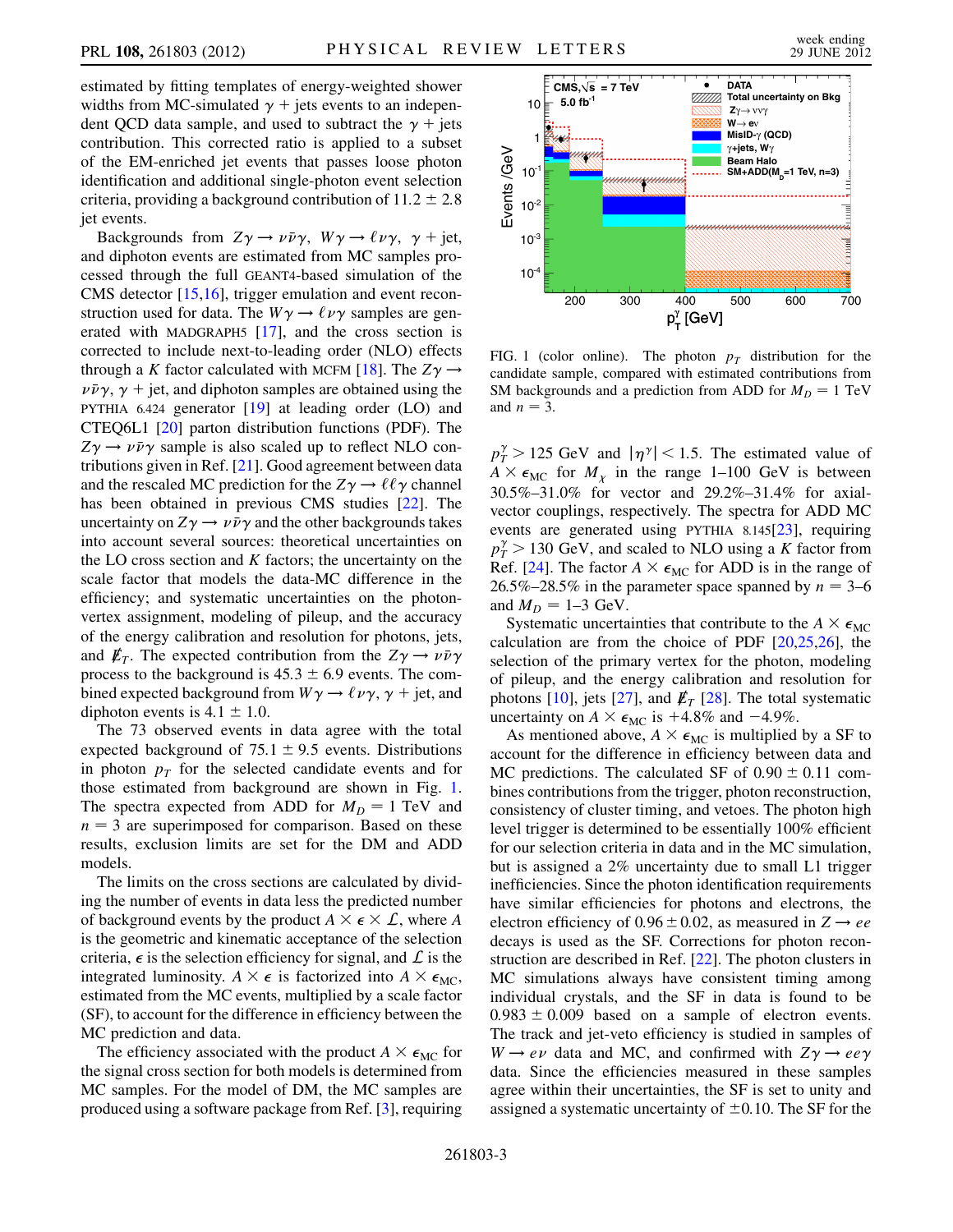<span id="page-3-0"></span>TABLE I. (a) Observed (expected) 90% C.L. upper limits on the DM production cross section  $\sigma$ , and 90% C.L. lower limits on the cutoff scale  $\Lambda$  for vector and axial-vector operators as a function of the DM mass  $M_{\chi}$ . (b) Expected and observed lower<br>limits on  $M_{\gamma}$  at 95% C L as a function of extra dimensions n limits on  $M_D$  at 95% C.L., as a function of extra dimensions n, with K factors (and without, i.e.,  $K = 1$ ).

|               | (a) 90% C.L. Limits on DM model parameters. |                 |               |                 |  |
|---------------|---------------------------------------------|-----------------|---------------|-----------------|--|
| $M_{Y}$ [GeV] |                                             | Vector          |               | Axial-Vector    |  |
|               | $\sigma$ [fb]                               | $\Lambda$ [GeV] | $\sigma$ [fb] | $\Lambda$ [GeV] |  |
| 1             | 14.3(14.7)                                  | 572 (568)       | 14.9(15.4)    | 565 (561)       |  |
| 10            | 14.3 (14.7)                                 | 571 (567)       | 14.1(14.5)    | 573 (569)       |  |
| 100           | 15.4(15.3)                                  | 558 (558)       | 13.9(14.3)    | 554 (550)       |  |
| 200           | 14.3 (14.7)                                 | 549 (545)       | 14.0(14.5)    | 508 (504)       |  |
| 500           | 13.6(14.0)                                  | 442 (439)       | 13.7(14.1)    | 358 (356)       |  |
| 1000          | 14.1(14.5)                                  | 246 (244)       | 13.9(14.3)    | 172 (171)       |  |
|               |                                             |                 |               |                 |  |
|               | (b) 95% C.L. Limits on ADD parameters.      |                 |               |                 |  |
| n             | K factors                                   | Expected        |               | Observed        |  |
|               |                                             | $M_D$ [TeV]     |               | $M_D$ [TeV]     |  |
| 3             | 1.5                                         | 1.70(1.53)      |               | 1.73(1.55)      |  |
| 4             | 1.4                                         | 1.65(1.53)      |               | 1.67(1.55)      |  |
| 5             | 1.3                                         | 1.63(1.54)      |               | 1.64(1.56)      |  |
| 6             | 1.2                                         | 1.62(1.55)      |               | 1.64(1.57)      |  |

cosmic-ray muon veto is determined to be  $0.95 \pm 0.01$  by comparing its efficiency in MC and data in a sample of  $Z \rightarrow ee$  events.

Upper limits are placed on the DM production cross sections, as a function of  $M_{\chi}$ , assuming vector and<br>axial-vector operators, summarized in Table I. These axial-vector operators, summarized in Table [I.](#page-3-0) These are converted into the corresponding lower limits on the cutoff scale  $\Lambda$ , also listed in Table [I](#page-3-0). The  $\Lambda$  values are then translated into upper limits on the  $\chi$ -nucleon<br>cross sections calculated within the effective theory cross sections, calculated within the effective theory framework. These are displayed in Fig. [2](#page-3-1) as a function of  $M_{\chi}$  [\[2\]](#page-4-1). Superposed are the results from selected<br>other experiments Previously inaccessible x masses below other experiments. Previously inaccessible  $\chi$  masses below<br>  $\approx$  3.5 GeV are excluded for a v-nucleon cross section  $\approx$  3.5 GeV are excluded for a  $\chi$ -nucleon cross section<br>orgater than  $\approx$  3 fb at 90% C I. For spin-dependent scatgreater than  $\approx$  3 fb at 90% C.L. For spin-dependent scattering, the upper limits surpass all previous constraints for the mass range of 1–100 GeV. The results presented are valid for mediator masses larger than the limits on  $\Lambda$ , assuming unity for the couplings  $g_{\chi}$  and  $g_q$ . The specific<br>case of light mediators is discussed in Refs. [3,30]. The case of light mediators is discussed in Refs. [\[3](#page-4-20)[,30\]](#page-5-3). The assumptions on  $\chi$  interactions made in calculating the<br>limits vary with experiments Further in the case of direct limits vary with experiments. Further, in the case of direct and indirect searches, an astrophysical model must be assumed for the density and velocity distribution of DM.

A set of 95% C.L. upper limits are also placed on the ADD cross sections and translated into exclusions on the parameter space of the model. The upper limits are calculated using a C.L., method  $[31]$  $[31]$ , with uncertainties parametrized by log-normal distributions in the fit to data. The limits on  $M<sub>D</sub>$ , with and without K factors, are summarized

<span id="page-3-1"></span>

FIG. 2 (color online). The 90% C.L. upper limits on the independent and (b) spin-dependent scattering. Also shown are -nucleon cross section as a function of  $M_{\chi}$  for (a) spin-<br>dependent and (b) spin-dependent scattering. Also shown are the limits from selected experiments [\[29](#page-5-8),[35](#page-5-9)[–42](#page-5-10)].

in Table [I.](#page-3-0) Masses  $M_D < 1.64$  TeV are excluded at 95% C.L. for  $n = 3$ , assuming NLO cross sections. These limits, along with existing LO ADD limits from the Tevatron [\[32](#page-5-5)[,33\]](#page-5-6) and LEP [[34](#page-5-7)], are shown in Fig. [3](#page-4-24) as a function of  $M<sub>D</sub>$ , for  $n = 4$  and  $n = 6$  extra dimensions. These results extend significantly the limits on the ADD model in the single-photon channel beyond previous measurements at the Tevatron and LEP experiments, and set limits of  $M_D > 1.64 - 1.73 \text{ TeV}$  for  $n = 3 - 6$  at 95% C.L.

In summary, the agreement between single-photon production in pp collisions at 7 TeV and standard-model expectations was used to derive significant upper limits on the vector and axial-vector contributions to the  $\chi$ -nucleon<br>scattering cross section. This search was complementary to scattering cross section. This search was complementary to searches for elastic  $\chi$ -nucleon scattering or  $\chi \bar{\chi}$  annihila-<br>tion. In addition, through greater sensitivity to the ADD -tion. In addition, through greater sensitivity to the ADD model, the analysis attained the most stringent limits on an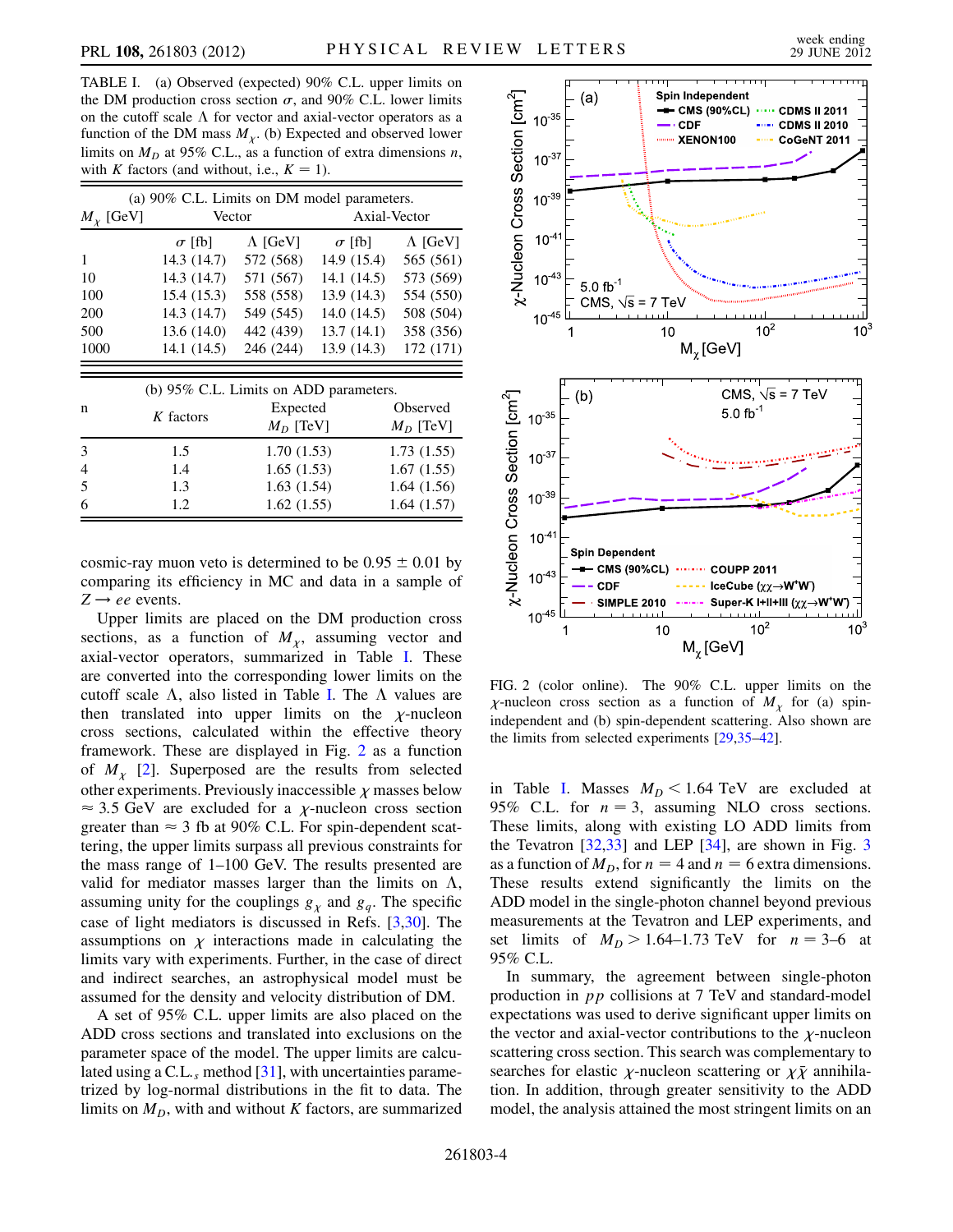

<span id="page-4-24"></span>

FIG. 3 (color online). (a) The 95% C.L. upper limits on the LO and NLO ADD cross sections as a function of  $M_D$  for  $n = 4$  and 6. (b) Limits on  $M_D$  as a function of n, compared to LO results from similar searches at the Tevatron [\[32,](#page-5-5)[33](#page-5-6)] and LEP [\[34\]](#page-5-7).

effective extra-dimensional Planck scale obtained in the  $\gamma + \not{\! E}_T$  production channel.

We thank R. Harnik, P.J. Fox, and J. Kopp for help in modeling dark-matter production. We congratulate our colleagues in the CERN accelerator departments for the excellent performance of the LHC machine. We thank the technical and administrative staff at CERN and other CMS institutes, and acknowledge support from FMSR (Austria); FNRS and FWO (Belgium); CNPq, CAPES, FAPERJ, and FAPESP (Brazil); MES (Bulgaria); CERN; CAS, MoST, and NSFC (China); COLCIENCIAS (Colombia); MSES (Croatia); RPF (Cyprus); MoER, SF0690030s09 and ERDF (Estonia); Academy of Finland, MEC, and HIP (Finland); CEA and CNRS/IN2P3 (France); BMBF, DFG, and HGF (Germany); GSRT (Greece); OTKA and NKTH (Hungary); DAE and DST (India); IPM (Iran); SFI (Ireland); INFN (Italy); NRF and WCU (Korea); LAS (Lithuania); CINVESTAV, CONACYT, SEP, and UASLP-FAI (Mexico); MSI (New Zealand); PAEC (Pakistan); MSHE and NSC (Poland); FCT (Portugal); JINR (Armenia, Belarus, Georgia, Ukraine, Uzbekistan); MON, RosAtom, RAS and RFBR (Russia); MSTD (Serbia); MICINN and CPAN (Spain); Swiss Funding Agencies (Switzerland); NSC (Taipei); TUBITAK and TAEK (Turkey); STFC (U.K.); DOE and NSF (U.S.).

- <span id="page-4-1"></span><span id="page-4-0"></span>[1] R. Gaitskell, [Annu. Rev. Nucl. Part. Sci.](http://dx.doi.org/10.1146/annurev.nucl.54.070103.181244) **54**, 315 (2004).
- <span id="page-4-20"></span>[2] Y. Bai, P.J. Fox, and R. Harnik, [J. High Energy Phys. 12](http://dx.doi.org/10.1007/JHEP12(2010)048) [\(2010\) 048.](http://dx.doi.org/10.1007/JHEP12(2010)048)
- [3] P. J. Fox, R. Harnik, J. Kopp, and Y. Tsai, *[Phys. Rev. D](http://dx.doi.org/10.1103/PhysRevD.85.056011)* 85, [056011 \(2012\).](http://dx.doi.org/10.1103/PhysRevD.85.056011)
- <span id="page-4-2"></span>[4] J. Goodman, M. Ibe, A. Rajaraman, W. Shepherd, T. M. P. Tait, and H.-B. Yu. [Phys. Lett. B](http://dx.doi.org/10.1016/j.physletb.2010.11.009) 695, 185 (2011).
- <span id="page-4-3"></span>[5] J. Goodman, M. Ibe, A. Rajaraman, W. Shepherd, T. M. P. Tait, and H.-B. Yu. [Phys. Rev. D](http://dx.doi.org/10.1103/PhysRevD.82.116010) 82, (2010).
- <span id="page-4-4"></span>[6] N. Arkani-Hamed, S. Dimopoulos, and G. Dvali, [Phys.](http://dx.doi.org/10.1016/S0370-2693(98)00466-3) Lett. B 429[, 263 \(1998\)](http://dx.doi.org/10.1016/S0370-2693(98)00466-3).
- <span id="page-4-5"></span>[7] S. Chatrchyan et al. (CMS Collaboration), *[Phys. Rev. Lett.](http://dx.doi.org/10.1103/PhysRevLett.107.201804)* 107[, 201804 \(2011\)](http://dx.doi.org/10.1103/PhysRevLett.107.201804).
- <span id="page-4-6"></span>[8] G. Aad et al. (ATLAS Collaboration), [Phys. Lett. B](http://dx.doi.org/10.1016/j.physletb.2011.10.006) 705, [294 \(2011\)](http://dx.doi.org/10.1016/j.physletb.2011.10.006).
- <span id="page-4-7"></span>[9] CMS Collaboration, J. Phys. G 34[, 995 \(2007\)](http://dx.doi.org/10.1088/0954-3899/34/6/S01).
- <span id="page-4-8"></span>[10] CMS Collaboration, CMS Physics Analysis Summary, Report No. CMS-PAS-EGM-10-006, 2011, [http://](http://cdsweb.cern.ch/record/1324545?ln=en) [cdsweb.cern.ch/record/1324545?ln=en.](http://cdsweb.cern.ch/record/1324545?ln=en)
- <span id="page-4-9"></span>[11] CMS Collaboration, CMS Physics Analysis Summary, Report No. CMS-PAS-PFT-10-002, 2010, [http://cdsweb](http://cdsweb.cern.ch/record/1279341?ln=en) [.cern.ch/record/1279341?ln=en.](http://cdsweb.cern.ch/record/1279341?ln=en)
- <span id="page-4-10"></span>[12] CMS Collaboration, CMS Physics Analysis Summary, Report No. CMS-PAS-EGM-10-004, 2010, [http://](http://cdsweb.cern.ch/record/1299116?ln=en) [cdsweb.cern.ch/record/1299116?ln=en.](http://cdsweb.cern.ch/record/1299116?ln=en)
- <span id="page-4-11"></span>[13] M. Cacciari, G.P. Salam, and G. Soyez, [J. High Energy](http://dx.doi.org/10.1088/1126-6708/2008/04/063) [Phys. 04 \(2008\) 063.](http://dx.doi.org/10.1088/1126-6708/2008/04/063)
- <span id="page-4-12"></span>[14] CMS Collaboration, CMS Physics Analysis Summary, Report No. CMS-NOTE-2010-012, 2010, [http://cdsweb](http://cdsweb.cern.ch/record/1278160?ln=en) [.cern.ch/record/1278160?ln=en.](http://cdsweb.cern.ch/record/1278160?ln=en)
- <span id="page-4-13"></span>[15] S. Agostinelli et al. (GEANT4 Collaboration), [Nucl.](http://dx.doi.org/10.1016/S0168-9002(03)01368-8) [Instrum. Methods Phys. Res., Sect. A](http://dx.doi.org/10.1016/S0168-9002(03)01368-8) 506, 250 (2003).
- <span id="page-4-14"></span>[16] J. Allison et al., [IEEE Trans. Nucl. Sci.](http://dx.doi.org/10.1109/TNS.2006.869826) 53, 270 (2006).
- <span id="page-4-15"></span>[17] J. Alwall, M. Herquet, F. Maltoni, O. Mattelaer, and T. Stelzer, [J. High Energy Phys. 6 \(2011\) 128.](http://dx.doi.org/10.1007/JHEP06(2011)128)
- <span id="page-4-16"></span>[18] J. Campbell, R. Ellis, and C. Williams, MCFM v6.1: A Monte Carlo for FeMtobarn processes at Hadron Colliders, <http://mcfm.fnal.gov/mcfm.pdf> (2011).
- <span id="page-4-17"></span>[19] T. Sjöstrand, S. Mrenna, and P.Z. Skands, [J. High Energy](http://dx.doi.org/10.1088/1126-6708/2006/05/026) [Phys. 5 \(2006\) 026.](http://dx.doi.org/10.1088/1126-6708/2006/05/026)
- <span id="page-4-19"></span><span id="page-4-18"></span>[20] J. Pumplin, D. Stump, J. Huston, H. Lai, P. Nadolsky, and W. Tung, [J. High Energy Phys. 07 \(2002\) 012.](http://dx.doi.org/10.1088/1126-6708/2002/07/012)
- [21] U. Baur and E. Berger, *Phys. Rev. D* **47**[, 4889 \(1993\).](http://dx.doi.org/10.1103/PhysRevD.47.4889)
- <span id="page-4-21"></span>[22] S. Chatrchyan et al. (CMS Collaboration), [Phys. Lett. B](http://dx.doi.org/10.1016/j.physletb.2011.06.034) 701[, 535 \(2011\).](http://dx.doi.org/10.1016/j.physletb.2011.06.034)
- <span id="page-4-22"></span>[23] T. Sjöstrand, S. Mrenna, and P. Skands, [Comput. Phys.](http://dx.doi.org/10.1016/j.cpc.2008.01.036) Commun. 178[, 852 \(2008\).](http://dx.doi.org/10.1016/j.cpc.2008.01.036)
- <span id="page-4-23"></span>[24] X. Gao, C. S. Li, J. Gao, and J. Wang, *[Phys. Rev. D](http://dx.doi.org/10.1103/PhysRevD.81.036008)* **81**, [036008 \(2010\).](http://dx.doi.org/10.1103/PhysRevD.81.036008)
- [25] M. Botje, J. Butterworth, A. Cooper-Sarkar, A. de Roeck, J. Feltesse, S. Forte, A. Glazov, J. Huston, R. McNulty, T. Sjöstrand, and R. Thorne, [arXiv:1101.0538.](http://arXiv.org/abs/1101.0538)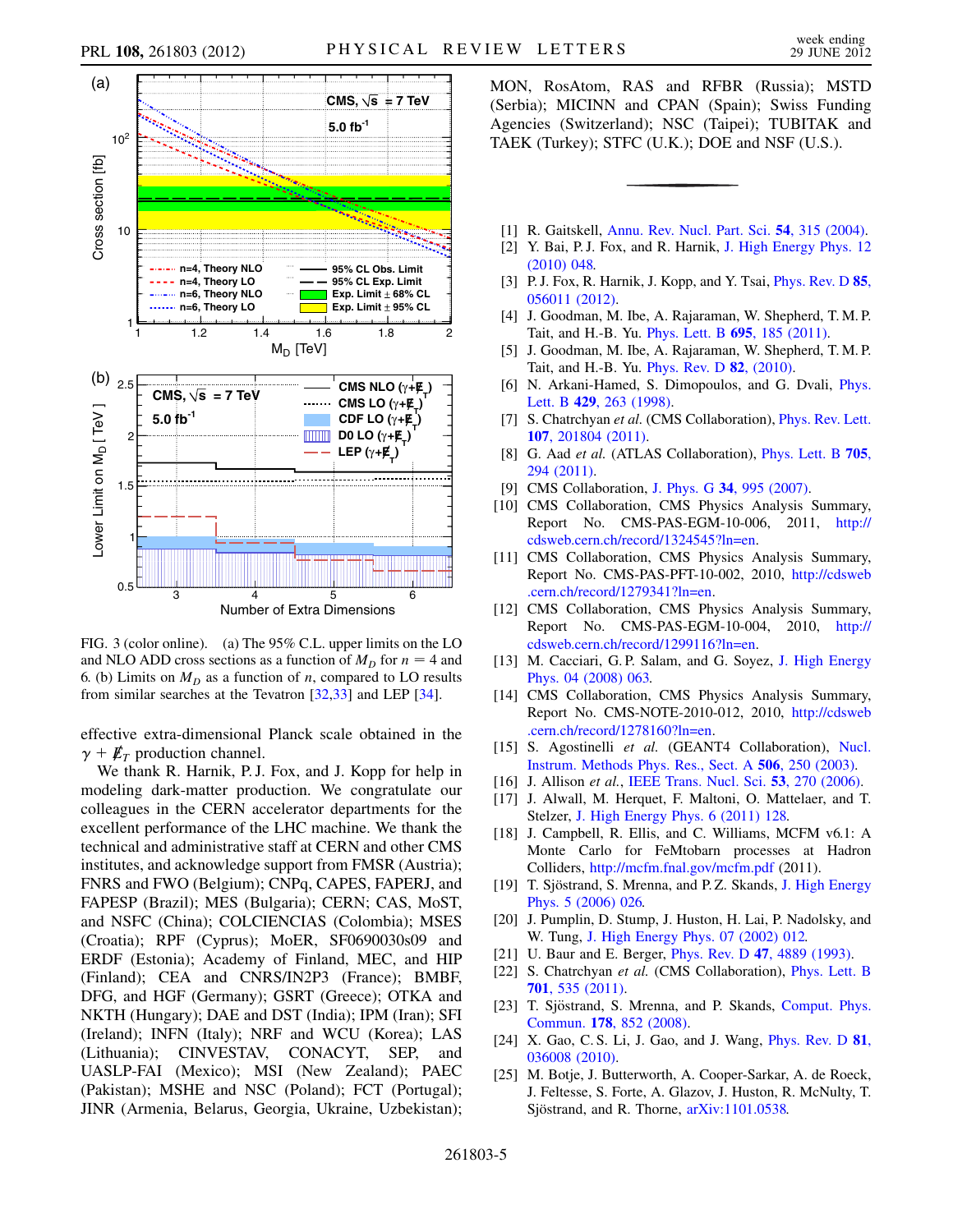- <span id="page-5-0"></span>[26] A. Martin, W. Stirling, R. Thorne, and G. Watt, [Eur. Phys.](http://dx.doi.org/10.1140/epjc/s10052-009-1072-5) J. C 63[, 189 \(2009\).](http://dx.doi.org/10.1140/epjc/s10052-009-1072-5)
- <span id="page-5-1"></span>[27] CMS Collaboration, **JINST 6**[, P11002 \(2011\)](http://dx.doi.org/10.1088/1748-0221/6/11/P11002).
- <span id="page-5-2"></span>[28] CMS Collaboration, **JINST 6**[, P09001 \(2011\)](http://dx.doi.org/10.1088/1748-0221/6/09/P09001).
- <span id="page-5-8"></span>[29] CDF Collaboration, *Phys. Rev. Lett.* **108**[, 211804 \(2012\).](http://dx.doi.org/10.1103/PhysRevLett.108.211804)
- <span id="page-5-3"></span>[30] I. Shoemaker and L. Vecchi, [arXiv:1112.5457.](http://arXiv.org/abs/1112.5457)
- <span id="page-5-4"></span>[31] K. Nakamura et al. (Particle Data Group), [J. Phys. G](http://dx.doi.org/10.1088/0954-3899/37/7A/075021) 37, [075021 \(2010\)](http://dx.doi.org/10.1088/0954-3899/37/7A/075021).
- <span id="page-5-5"></span>[32] T. Aaltonen et al. (CDF Collaboration), [Phys. Rev. Lett.](http://dx.doi.org/10.1103/PhysRevLett.101.181602) 101[, 181602 \(2008\)](http://dx.doi.org/10.1103/PhysRevLett.101.181602).
- <span id="page-5-6"></span>[33] V.M. Abazov et al. (D0 Collaboration), [Phys. Rev. Lett.](http://dx.doi.org/10.1103/PhysRevLett.101.011601) 101[, 011601 \(2008\)](http://dx.doi.org/10.1103/PhysRevLett.101.011601).
- <span id="page-5-7"></span>[34] J. Abdallah et al. (DELPHI Collaboration), [Eur. Phys. J. C](http://dx.doi.org/10.1140/epjc/s2004-02051-8) 38[, 395 \(2005\)](http://dx.doi.org/10.1140/epjc/s2004-02051-8).
- <span id="page-5-9"></span>[35] E. Aprile et al. (XENON100 Collaboration), *[Phys. Rev.](http://dx.doi.org/10.1103/PhysRevLett.107.131302)* Lett. 107[, 131302 \(2011\).](http://dx.doi.org/10.1103/PhysRevLett.107.131302)
- [36] Z. Ahmed et al. (CDMS Collaboration), [Phys. Rev. Lett.](http://dx.doi.org/10.1103/PhysRevLett.106.131302) 106[, 131302 \(2011\)](http://dx.doi.org/10.1103/PhysRevLett.106.131302).
- [37] CDMS II Collaboration, Science 327[, 1619 \(2010\).](http://dx.doi.org/10.1126/science.1186112)
- [38] C. E. Aalseth et al. (CoGeNT Collaboration), *[Phys. Rev.](http://dx.doi.org/10.1103/PhysRevLett.106.131301)* Lett. 106[, 131301 \(2011\).](http://dx.doi.org/10.1103/PhysRevLett.106.131301)
- [39] M. Felizardo, T. Morlat, A. C. Fernandes, T. A. Girard, J. G. Marques, A. R. Ramos, M. Auguste, D. Boyer, A. Cavaillou, C. Sudre, J. Poupeney, R. F. Payne, H. S. Miley, and J. Puibasset (SIMPLE Collaboration), [Phys. Rev. Lett.](http://dx.doi.org/10.1103/PhysRevLett.105.211301) 105[, 211301 \(2010\)](http://dx.doi.org/10.1103/PhysRevLett.105.211301). A more recent update can be found in [arXiv:1106.3014v3.](http://arXiv.org/abs/1106.3014v3)
- [40] E. Behnke et al., [Phys. Rev. Lett.](http://dx.doi.org/10.1103/PhysRevLett.106.021303) **106**, 021303 [\(2011\)](http://dx.doi.org/10.1103/PhysRevLett.106.021303).
- [41] R. Abbasi et al. (IceCube Collaboration), *[Phys. Rev. D](http://dx.doi.org/10.1103/PhysRevD.85.042002)* 85, [042002 \(2012\).](http://dx.doi.org/10.1103/PhysRevD.85.042002)
- <span id="page-5-10"></span>[42] T. Tanaka et al., [Astrophys. J.](http://dx.doi.org/10.1088/0004-637X/742/2/78) **742**, 78 (2011).

<span id="page-5-18"></span><span id="page-5-17"></span><span id="page-5-16"></span><span id="page-5-15"></span><span id="page-5-14"></span><span id="page-5-13"></span><span id="page-5-12"></span><span id="page-5-11"></span>S. Chatrchyan,<sup>1</sup> V. Khachatryan,<sup>1</sup> A. M. Sirunyan,<sup>1</sup> A. Tumasyan,<sup>1</sup> W. Adam,<sup>2</sup> T. Bergauer,<sup>2</sup> M. Dragicevic,<sup>2</sup> J. Erö,<sup>2</sup> C. Fabjan,<sup>2</sup> M. Friedl,<sup>2</sup> R. Frühwirth,<sup>2</sup> V. M. Ghete,<sup>2</sup> J. Hammer,<sup>2[,b](#page-14-0)</sup> N. Hörmann,<sup>2</sup> J. Hrubec,<sup>2</sup> M. Jeitler,<sup>2</sup> W. Kiesenhofer,<sup>2</sup> M. Kr[a](#page-14-1)mmer,<sup>2</sup> D. Liko,<sup>2</sup> I. Mikulec,<sup>2</sup> M. Pernicka,<sup>2,a</sup> B. Rahbaran,<sup>2</sup> C. Rohringer,<sup>2</sup> H. Rohringer,<sup>2</sup> R. Schöfbeck,<sup>2</sup> J. Strauss,<sup>2</sup> A. Taurok,<sup>2</sup> F. Teischinger,<sup>2</sup> P. Wagner,<sup>2</sup> W. Waltenberger,<sup>2</sup> G. Walzel,<sup>2</sup> E. Widl,<sup>2</sup> C.-E. Wulz,<sup>2</sup> V. Mossolov,<sup>3</sup> N. Shumeiko,<sup>3</sup> J. Suarez Gonzalez,<sup>3</sup> S. Bansal,<sup>4</sup> K. Cerny,<sup>4</sup> T. Cornelis,<sup>4</sup> E. A. De Wolf,<sup>4</sup> X. Janssen,<sup>4</sup> S. Luyckx,<sup>4</sup> T. Maes,<sup>4</sup> L. Mucibello,<sup>4</sup> S. Ochesanu,<sup>4</sup> B. Roland,<sup>4</sup> R. Rougny,<sup>4</sup> M. Selvaggi,<sup>4</sup> H. Van Haevermaet,<sup>4</sup> P. Van Mechelen,<sup>4</sup> N. Van Remortel,<sup>4</sup> A. Van Spilbeeck,<sup>4</sup> F. Blekman,<sup>5</sup> S. Blyweert,<sup>5</sup> J. D'Hondt,<sup>5</sup> R. Gonzalez Suarez,<sup>5</sup> A. Kalogeropoulos,<sup>5</sup> M. Maes,<sup>5</sup> A. Olbrechts,<sup>5</sup> W. Van Doninck,<sup>5</sup> P. Van Mulders,<sup>5</sup> G. P. Van Onsem,<sup>5</sup> I. Villella,<sup>5</sup> O. Charaf,<sup>6</sup> B. Clerbaux,<sup>6</sup> G. De Lentdecker,<sup>6</sup> V. Dero,<sup>6</sup> A. P. R. Gay,<sup>6</sup> T. Hreus,<sup>6</sup> A. Léonard,<sup>6</sup> P. E. Marage,<sup>6</sup> T. Reis,<sup>6</sup> L. Thomas,<sup>6</sup> C. Vander Velde,<sup>6</sup> P. Vanlaer,<sup>6</sup> V. Adler,<sup>7</sup> K. Beernaert,<sup>7</sup> A. Cimmino,<sup>7</sup> S. Costantini,<sup>7</sup> G. Garcia,<sup>7</sup> M. Grunewald,<sup>7</sup> B. Klein,<sup>7</sup> J. Lellouch,<sup>7</sup> A. Marinov,<sup>7</sup> J. Mccartin,<sup>7</sup> A. A. Ocampo Rios,<sup>7</sup> D. Ryckbosch,<sup>7</sup> N. Strobbe,<sup>7</sup> F. Thyssen,<sup>7</sup> M. Tytgat,<sup>7</sup> L. Vanelderen,<sup>7</sup> P. Verwilligen,<sup>7</sup> S. Walsh,<sup>7</sup> E. Yazgan,<sup>7</sup> N. Zaganidis,<sup>7</sup> S. Basegmez,<sup>8</sup> G. Bruno,<sup>8</sup> L. Ceard,<sup>8</sup> C. Delaere,<sup>8</sup> T. du Pree,<sup>8</sup> D. Favart,<sup>8</sup> L. Forthomme, <sup>8</sup> A. Giamman[c](#page-14-2)o, <sup>8,c</sup> J. Hollar, <sup>8</sup> V. Lemaitre, <sup>8</sup> J. Liao, <sup>8</sup> O. Militaru, <sup>8</sup> C. Nuttens, <sup>8</sup> D. Pagano, <sup>8</sup> A. Pin, <sup>8</sup> K. Piotrzkowski,<sup>8</sup> N. Schul,<sup>8</sup> N. Beliy,<sup>9</sup> T. Caebergs,<sup>9</sup> E. Daubie,<sup>9</sup> G. H. Hammad,<sup>9</sup> G. A. Alves,<sup>10</sup> M. Correa Martins Junior,<sup>10</sup> D. De Jesus Damiao,<sup>10</sup> T. Martins,<sup>10</sup> M. E. Pol,<sup>10</sup> M. H. G. Souza,<sup>10</sup> W. L. Aldá Júnior,<sup>11</sup> W. Carvalho,<sup>11</sup> A. Custódio,<sup>11</sup> E. M. Da Costa,<sup>11</sup> C. De Oliveira Martins,<sup>11</sup> S. Fonseca De Souza,<sup>11</sup> D. Matos Figueiredo,<sup>11</sup> L. Mundim,<sup>11</sup> H. Nogima,<sup>11</sup> V. Oguri,<sup>11</sup> W. L. Prado Da Silva,<sup>11</sup> A. Santoro,<sup>11</sup> S. M. Silva Do Amaral,<sup>11</sup> L. Soares Jorge,<sup>11</sup> A. Sznaj[d](#page-14-3)er,<sup>11</sup> T. S. Anjos,<sup>12[,d](#page-14-3)</sup> C. A. Bernardes,<sup>12,d</sup> F. A. Dias,<sup>12[,e](#page-14-4)</sup> T. R. Fernan[d](#page-14-3)ez Perez Tomei,<sup>12</sup> E. M. Gregores,<sup>12,d</sup> C. Lagana,<sup>12</sup> F. Marinho,<sup>12</sup> P. G. Mercadante,<sup>12,d</sup> S. F. Novaes,<sup>12</sup> Sandra S. Padula,<sup>12</sup> V. Genchev,<sup>13,[b](#page-14-0)</sup> P. Iaydjiev,<sup>13,b</sup> S. Piperov,<sup>13</sup> M. Rodozov,<sup>13</sup> S. Stoykova,<sup>13</sup> G. Sultanov,<sup>13</sup> V. Tcholakov,<sup>13</sup> R. Trayanov,<sup>13</sup> M. Vutova,<sup>13</sup> A. Dimitrov,<sup>14</sup> R. Hadjiiska,<sup>14</sup> V. Kozhuharov,<sup>14</sup> L. Litov,<sup>14</sup> B. Pavlov,<sup>14</sup> P. Petkov,<sup>14</sup> J. G. Bian,<sup>15</sup> G. M. Chen,<sup>15</sup> H. S. Chen,<sup>15</sup> C. H. Jiang,<sup>15</sup> D. Liang,<sup>15</sup> S. Liang,<sup>15</sup> X. Meng,<sup>15</sup> J. Tao,<sup>15</sup> J. Wang,<sup>15</sup> J. Wang,<sup>15</sup> X. Wang,<sup>15</sup> Z. Wang,<sup>15</sup> H. Xiao,<sup>15</sup> M. Xu,<sup>15</sup> J. Zang,<sup>15</sup> Z. Zhang,<sup>15</sup> C. Asawatangtrakuldee,<sup>16</sup> Y. Ban,<sup>16</sup> S. Guo,<sup>16</sup> Y. Guo,<sup>16</sup> W. Li,<sup>16</sup> S. Liu,<sup>16</sup> Y. Mao,<sup>16</sup> S. J. Qian,<sup>16</sup> H. Teng,<sup>16</sup> S. Wang,<sup>16</sup> B. Zhu,<sup>16</sup> W. Zou,<sup>16</sup> C. Avila,<sup>17</sup> B. Gomez Moreno,<sup>17</sup> A. F. Osorio Oliveros,<sup>17</sup> J. C. Sanabria,<sup>17</sup> N. Godinovic,<sup>18</sup> D. Lelas,<sup>18</sup> R. Plestina,<sup>18[,f](#page-14-5)</sup> D. Polic,<sup>18</sup> I. Puljak,<sup>18[,b](#page-14-0)</sup> Z. Antunovic,<sup>19</sup> M. Dzelalija,<sup>19</sup> M. Kovac,<sup>19</sup> V. Brigljevic,<sup>20</sup> S. Duric,<sup>20</sup> K. Kadija,<sup>20</sup> J. Luetic,<sup>20</sup> S. Morovic,<sup>20</sup> A. Attikis,<sup>21</sup> M. Galanti,<sup>21</sup> G. Mavromanolakis,<sup>21</sup> J. Mousa,<sup>21</sup> C. Nicolaou,<sup>21</sup> F. Ptochos,<sup>21</sup> P. A. Razis,<sup>21</sup> M. Finger,<sup>22</sup> M. Finger, Jr.,<sup>22</sup> Y. Assran,<sup>23[,g](#page-14-6)</sup> S. Elgammal,<sup>23[,h](#page-14-7)</sup> A. Ellithi Kamel,<sup>23[,i](#page-14-8)</sup> S. Khalil,<sup>23,[j](#page-14-9)</sup> M. A. Mahmoud,<sup>23[,k](#page-14-10)</sup> A. Radi,<sup>23,[j](#page-14-9)</sup> M. Kadastik,<sup>24</sup> M. Müntel,<sup>24</sup> M. Raidal,<sup>24</sup> L. Rebane,<sup>24</sup> A. Tiko,<sup>24</sup> V. Azzolini,<sup>25</sup> P. Eerola,<sup>25</sup> G. Fedi,<sup>25</sup> M. Voutilainen,<sup>25</sup> J. Härkönen,<sup>26</sup> A. Heikkinen,<sup>26</sup> V. Karimäki,<sup>26</sup> R. Kinnunen,<sup>26</sup> M. J. Kortelainen,<sup>26</sup> T. Lampén,<sup>26</sup> K. Lassila-Perini,<sup>26</sup> S. Lehti,<sup>26</sup> T. Lindén,<sup>26</sup> P. Luukka,<sup>26</sup> T. Mäenpää,<sup>26</sup> T. Peltola,<sup>26</sup> E. Tuominen,<sup>26</sup> J. Tuominiemi,<sup>26</sup> E. Tuovinen,<sup>26</sup> D. Ungaro,<sup>26</sup> L. Wendland,<sup>26</sup> K. Banzuzi,<sup>27</sup> A. Korpela,<sup>27</sup> T. Tuuva,<sup>27</sup> M. Besancon,<sup>28</sup> S. Choudhury,<sup>28</sup> M. Dejardin,<sup>28</sup> D. Denegri,<sup>28</sup> B. Fabbro,<sup>28</sup> J. L. Faure,<sup>28</sup> F. Ferri,<sup>28</sup> S. Ganjour,<sup>28</sup> A. Givernaud,<sup>28</sup> P. Gras,<sup>28</sup> G. Hamel de Monchenault,<sup>28</sup> P. Jarry,<sup>28</sup> E. Locci,<sup>28</sup> J. Malcles,<sup>28</sup> L. Millischer,<sup>28</sup> A. Nayak,<sup>28</sup> J. Rander,<sup>28</sup> A. Rosowsky,<sup>28</sup> I. Shreyber,<sup>28</sup> M. Titov,<sup>28</sup> S. Baffioni,<sup>29</sup> F. Beaudette,<sup>29</sup>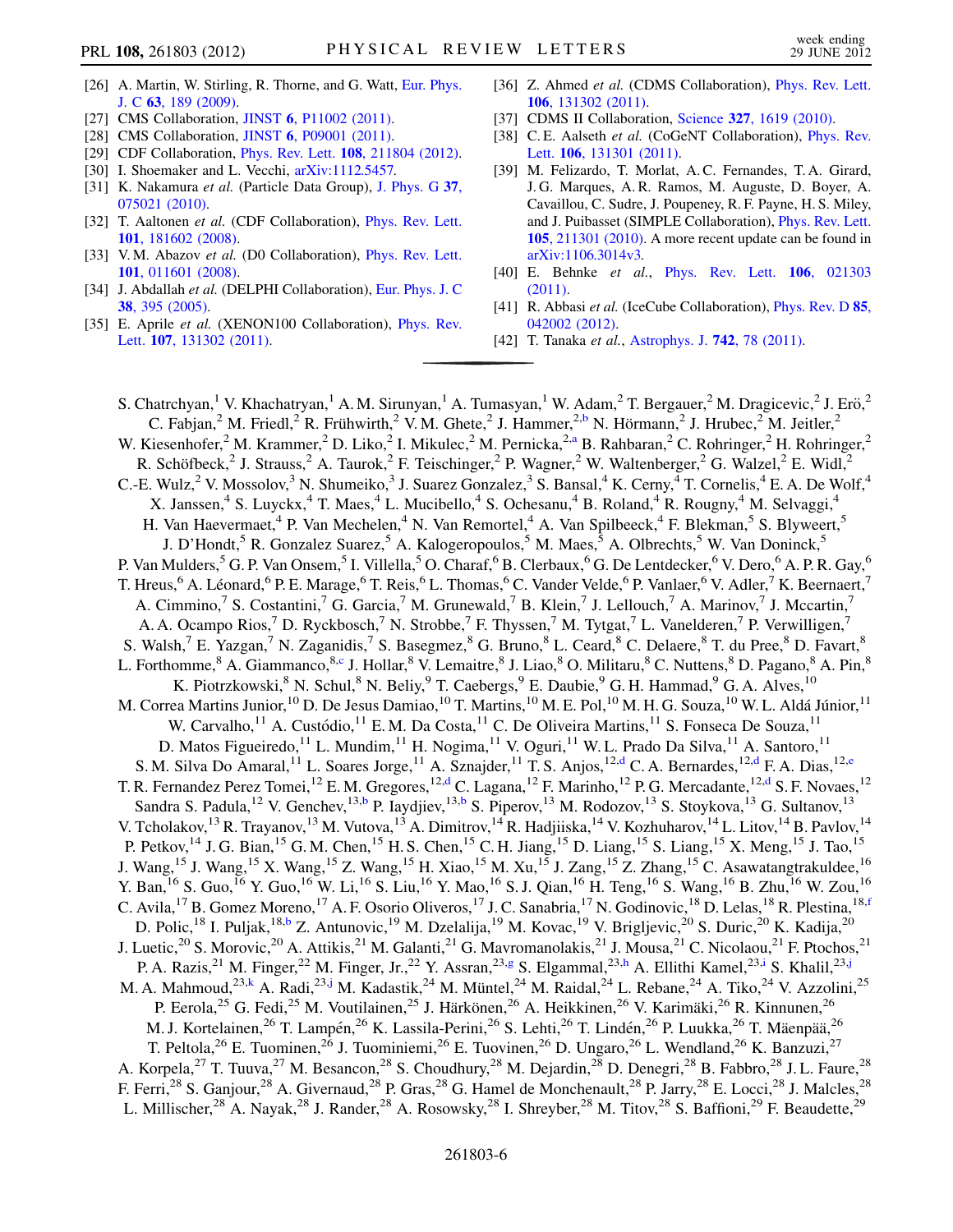<span id="page-6-9"></span><span id="page-6-8"></span><span id="page-6-7"></span><span id="page-6-6"></span><span id="page-6-5"></span><span id="page-6-4"></span><span id="page-6-3"></span><span id="page-6-2"></span><span id="page-6-1"></span><span id="page-6-0"></span>L. Benhabib,<sup>29</sup> L. Bianchini,<sup>29</sup> M. Bluj,<sup>29,1</sup> C. Broutin,<sup>29</sup> P. Busson,<sup>29</sup> C. Charlot,<sup>29</sup> N. Daci,<sup>29</sup> T. Dahms,<sup>29</sup> L. Dobrzynski,<sup>29</sup> R. Granier de Cassagnac,<sup>29</sup> M. Haguenauer,<sup>29</sup> P. Miné,<sup>29</sup> C. Mironov,<sup>29</sup> C. Ochando,<sup>29</sup> P. Paganini,<sup>29</sup> D. Sabes,<sup>29</sup> R. Salerno,<sup>29</sup> Y. Sirois,<sup>29</sup> C. Veelken,<sup>29</sup> A. Zabi,<sup>29</sup> J.-L. Agram,<sup>30[,m](#page-14-12)</sup> J. Andrea,<sup>30</sup> D. Bloch,<sup>30</sup> D. Bodin,<sup>30</sup> J.-M. Brom,<sup>30</sup> M. Cardaci,<sup>30</sup> E. C. Chabert,<sup>30</sup> C. Collard,<sup>30</sup> E. Conte,<sup>30[,m](#page-14-12)</sup> F. Drouhin,<sup>30,m</sup> C. Ferro,<sup>30</sup> J.-C. Fontaine,  $^{30,m}$  $^{30,m}$  $^{30,m}$  D. Gelé,  $^{30}$  U. Goerlach,  $^{30}$  P. Juillot,  $^{30}$  M. Kari[m](#page-14-12),  $^{30,m}$  A.-C. Le Bihan,  $^{30}$  P. Van Hove,  $^{30}$  F. Fassi,  $^{31}$ D. Mercier,<sup>31</sup> S. Beauceron,<sup>32</sup> N. Beaupere,<sup>32</sup> O. Bondu,<sup>32</sup> G. Boudoul,<sup>32</sup> H. Brun,<sup>32</sup> J. Chasserat,<sup>32</sup> R. Chierici,<sup>32[,b](#page-14-0)</sup> D. Contardo,<sup>32</sup> P. Depasse,<sup>32</sup> H. El Mamouni,<sup>32</sup> J. Fay,<sup>32</sup> S. Gascon,<sup>32</sup> M. Gouzevitch,<sup>32</sup> B. Ille,<sup>32</sup> T. Kurca,<sup>32</sup> M. Lethuillier,<sup>32</sup> L. Mirabito,<sup>32</sup> S. Perries,<sup>32</sup> V. Sordini,<sup>32</sup> S. Tosi,<sup>32</sup> Y. Tschudi,<sup>32</sup> P. Verdier,<sup>32</sup> S. Viret,<sup>32</sup> Z. Tsamalaidze,<sup>33</sup> G. Anagnostou,<sup>34</sup> S. Beranek,<sup>34</sup> M. Edelhoff,<sup>34</sup> L. Feld,<sup>34</sup> N. Heracleous,<sup>34</sup> O. Hindrichs,<sup>34</sup> R. Jussen,<sup>34</sup> K. Klein,<sup>34</sup> J. Merz,<sup>34</sup> A. Ostapchuk,<sup>34</sup> A. Perieanu,<sup>34</sup> F. Raupach,<sup>34</sup> J. Sammet,<sup>34</sup> S. Schael,<sup>34</sup> D. Spre[n](#page-14-13)ger,<sup>34</sup> H. Weber,<sup>34</sup> B. Wittmer,<sup>34</sup> V. Zhukov,<sup>34,n</sup> M. Ata,<sup>35</sup> J. Caudron,<sup>35</sup> E. Dietz-Laursonn,<sup>35</sup> D. Duchardt,<sup>35</sup> M. Erdmann,<sup>35</sup> A. Güth,<sup>35</sup> T. Hebbeker,<sup>35</sup> C. Heidemann,<sup>35</sup> K. Hoepfner,<sup>35</sup> T. Klimkovich,<sup>35</sup> D. Klingebiel,<sup>35</sup> P. Kreuzer,<sup>35</sup> D. Lanske,<sup>35[,a](#page-14-1)</sup> J. Lingemann,<sup>35</sup> C. Magass,<sup>35</sup> M. Merschmeyer,<sup>35</sup> A. Meyer,<sup>35</sup> M. Olschewski,<sup>35</sup> P. Papacz,<sup>35</sup> H. Pieta,<sup>35</sup> H. Reithler,<sup>35</sup> S. A. Schmitz,<sup>35</sup> L. Sonnenschein,<sup>35</sup> J. Steggemann,<sup>35</sup> D. Teyssier,<sup>35</sup> M. Weber,<sup>35</sup> M. Bontenackels,<sup>36</sup> V. Cherepanov,<sup>36</sup> M. Davids,<sup>36</sup> G. Flügge,<sup>36</sup> H. Geenen,<sup>36</sup> M. Geisler,<sup>36</sup> W. Haj Ahmad,<sup>36</sup> F. Hoehle,<sup>36</sup> B. Kargoll,<sup>36</sup> T. Kress,<sup>36</sup> Y. Kuessel,<sup>36</sup> A. Linn,<sup>36</sup> A. Nowack,<sup>36</sup> L. Perchalla,<sup>36</sup> O. Pooth, $^{36}$  J. Rennefeld, $^{36}$  P. Sauerland, $^{36}$  A. Stahl, $^{36}$  M. Aldaya Martin, $^{37}$  J. Behr, $^{37}$  W. Behrenhoff, $^{37}$  U. Behrens, $^{37}$ M. Bergholz,<sup>37[,o](#page-14-14)</sup> A. Bethani,<sup>37</sup> K. Borras,<sup>37</sup> A. Burgmeier,<sup>37</sup> A. Cakir,<sup>37</sup> L. Calligaris,<sup>37</sup> A. Campbell,<sup>37</sup> E. Castro,<sup>37</sup> F. Costanza,<sup>37</sup> D. Dammann,<sup>37</sup> G. Eckerlin,<sup>37</sup> D. Eckstein,<sup>37</sup> D. Fischer,<sup>37</sup> G. Flucke,<sup>37</sup> A. Geiser,<sup>37</sup> I. Glushkov,<sup>37</sup> S. Habib,<sup>37</sup> J. Hauk,<sup>37</sup> H. Jung,<sup>37[,b](#page-14-0)</sup> M. Kasemann,<sup>37</sup> P. Katsas,<sup>37</sup> C. Kleinwort,<sup>37</sup> H. Kluge,<sup>37</sup> A. Knutsson,<sup>37</sup> M. Krämer,<sup>37</sup> D. Krücker,<sup>37</sup> E. Kuznetsova,<sup>37</sup> W. Lange,<sup>37</sup> W. Lohmann,<sup>37[,o](#page-14-14)</sup> B. Lutz,<sup>37</sup> R. Mankel,<sup>37</sup> I. Marfin,<sup>37</sup> M. Marienfeld,<sup>37</sup> I.-A. Melzer-Pellmann,<sup>37</sup> A. B. Meyer,<sup>37</sup> J. Mnich,<sup>37</sup> A. Mussgiller,<sup>37</sup> S. Naumann-Emme,<sup>37</sup> J. Olzem,<sup>37</sup> H. Perrey,<sup>37</sup> A. Petrukhin,<sup>37</sup> D. Pitzl,<sup>37</sup> A. Raspereza,<sup>37</sup> P. M. Ribeiro Cipriano,<sup>37</sup> C. Riedl,<sup>37</sup> M. Rosin,<sup>37</sup> J. Salfeld-Nebgen,<sup>37</sup> R. Schmidt,<sup>37,[o](#page-14-14)</sup> T. Schoerner-Sadenius,<sup>37</sup> N. Sen,<sup>37</sup> A. Spiridonov,<sup>37</sup> M. Stein,<sup>37</sup> R. Walsh,<sup>37</sup> C. Wissing,<sup>37</sup> C. Autermann,<sup>38</sup> V. Blobel,<sup>38</sup> S. Bobrovskyi,<sup>38</sup> J. Draeger,<sup>38</sup> H. Enderle,<sup>38</sup> J. Erfle,<sup>38</sup> U. Gebbert,<sup>38</sup> M. Görner,<sup>38</sup> T. Hermanns,<sup>38</sup> R. S. Höing,<sup>38</sup> K. Kaschube,<sup>38</sup> G. Kaussen,<sup>38</sup> H. Kirschenmann,<sup>38</sup> R. Klanner,<sup>38</sup> J. Lange,<sup>38</sup> B. Mura,<sup>38</sup> F. Nowak,<sup>38</sup> N. Pietsch,<sup>38</sup> D. Rathjens,<sup>38</sup> C. Sander,<sup>38</sup> H. Schettler,<sup>38</sup> P. Schleper,<sup>38</sup> E. Schlieckau,<sup>38</sup> A. Schmidt,<sup>38</sup> M. Schröder,<sup>38</sup> T. Schum,<sup>38</sup> M. Seidel,<sup>38</sup> H. Stadie,<sup>38</sup> G. Steinbrück,<sup>38</sup> J. Thomsen,<sup>38</sup> C. Barth,<sup>39</sup> J. Berger,<sup>39</sup> T. Chwalek,<sup>39</sup> W. De Boer,<sup>39</sup> A. Dierlamm,<sup>39</sup> M. Feindt,<sup>39</sup> M. Guthoff,<sup>39[,b](#page-14-0)</sup> C. Hackstein,<sup>39</sup> F. Hartma[n](#page-14-13)n,<sup>39</sup> M. Heinrich,<sup>39</sup> H. Held,<sup>39</sup> K. H. Hoffmann,<sup>39</sup> S. Honc,<sup>39</sup> U. Husemann,<sup>39</sup> I. Katkov,<sup>39,n</sup> J. R. Komaragiri,<sup>39</sup> D. Martschei,<sup>39</sup> S. Mueller,<sup>39</sup> Th. Müller,<sup>39</sup> M. Niegel,<sup>39</sup> A. Nürnberg,<sup>39</sup> O. Oberst,<sup>39</sup> A. Oehler,<sup>39</sup> J. Ott,<sup>39</sup> T. Peiffer,<sup>39</sup> G. Quast,<sup>39</sup> K. Rabbertz,<sup>39</sup> F. Ratnikov,<sup>39</sup> N. Ratnikova,<sup>39</sup> S. Röcker,<sup>39</sup> C. Saout,<sup>39</sup> A. Scheurer,<sup>39</sup> F.-P. Schilling,<sup>39</sup> M. Schmanau,<sup>39</sup> G. Schott,<sup>39</sup> H. J. Simonis,<sup>39</sup> F. M. Stober,<sup>39</sup> D. Troendle,<sup>39</sup> R. Ulrich,<sup>39</sup> J. Wagner-Kuhr,<sup>39</sup> T. Weiler,<sup>39</sup> M. Zeise,<sup>39</sup> E. B. Ziebarth,<sup>39</sup> G. Daskalakis,<sup>40</sup> T. Geralis,<sup>40</sup> S. Kesisoglou,<sup>40</sup> A. Kyriakis,<sup>40</sup> D. Loukas,<sup>40</sup> I. Manolakos,<sup>40</sup> A. Markou,<sup>40</sup> C. Markou,<sup>40</sup> C. Mavrommatis,<sup>40</sup> E. Ntomari,<sup>40</sup> L. Gouskos,<sup>41</sup> T. J. Mertzimekis,<sup>41</sup> A. Panagiotou,<sup>41</sup> N. Saoulidou,<sup>41</sup> I. Evangelou,<sup>42</sup> C. Foudas,<sup>42,[b](#page-14-0)</sup> P. Kokkas,<sup>42</sup> N. Manthos,<sup>42</sup> I. Papadopoulos,<sup>42</sup> V. Patras,<sup>42</sup> G. Bencze,<sup>43</sup> C. Hajdu,<sup>43[,b](#page-14-0)</su[p](#page-14-15)> P. Hidas,<sup>43</sup> D. Horvath,<sup>43,p</sup> K. Krajczar,<sup>43,[q](#page-14-16)</sup> B. Radics,<sup>43</sup> F. Sikler,<sup>43,[b](#page-14-0)</sup> V. Veszpremi,<sup>43</sup> G. Vesztergombi,<sup>43[,q](#page-14-16)</sup> N. Beni,<sup>44</sup> S. Czellar,<sup>44</sup> J. Molnar,<sup>44</sup> J. Palinkas,<sup>44</sup> Z. Szillasi,<sup>44</sup> J. Karancsi,<sup>45</sup> P. Raics,<sup>45</sup> Z. L. Trocsanyi,<sup>45</sup> B. Ujvari,<sup>45</sup> S. B. Beri,<sup>46</sup> V. Bhatnagar,<sup>46</sup> N. Dhingra,<sup>46</sup> R. Gupta,<sup>46</sup> M. Jindal,<sup>46</sup> M. Kaur,<sup>46</sup> J. M. Kohli,<sup>46</sup> M. Z. Mehta,<sup>46</sup> N. Nishu,<sup>46</sup> L. K. Saini,<sup>46</sup> A. Sharma,<sup>46</sup> J. Singh,<sup>46</sup> S. P. Singh,<sup>46</sup> S. Ahuja,<sup>47</sup> B. C. Choudhary,<sup>47</sup> A. Kumar,<sup>47</sup> A. Kumar,<sup>47</sup> S. Malhotra,<sup>47</sup> M. Naimuddin, ${}^{47}$ K. Ranjan, ${}^{47}$ V. Sharma, ${}^{47}$ R. K. Shivpuri, ${}^{47}$ S. Banerjee, ${}^{48}$ S. Bhattacharya, ${}^{48}$ S. Dutta, ${}^{48}$ B. Gomber,<sup>48</sup> Sa. Jain,<sup>48</sup> Sh. Jain,<sup>48</sup> R. Khurana,<sup>48</sup> S. Sarkar,<sup>48</sup> A. Abdulsalam,<sup>49</sup> R. K. Choudhury,<sup>49</sup> D. Dutta,<sup>49</sup> S. Kailas,<sup>49</sup> V. Kumar,<sup>49</sup> A. K. Mohanty,<sup>49[,b](#page-14-0)</sup> L. M. Pant,<sup>49</sup> P. Shukla,<sup>49</sup> T. Aziz,<sup>50</sup> S. Ganguly,<sup>50</sup> M. Guchait,<sup>50[,r](#page-14-17)</sup> A. Gurtu,<sup>50</sup> M. Maity,<sup>50[,s](#page-14-18)</sup> G. Majumder,<sup>50</sup> K. Mazumdar,<sup>50</sup> G. B. Mohanty,<sup>50</sup> B. Parida,<sup>50</sup> K. Sudhakar,<sup>50</sup> N. Wickramage,<sup>50</sup> S. Banerjee,<sup>51</sup> S. Dugad,<sup>51</sup> H. Arfaei,<sup>52</sup> H. Bakhshiansohi,<sup>52,[t](#page-14-19)</sup> S. M. Etesami,<sup>52[,u](#page-14-20)</sup> A. Fahim,<sup>52,t</sup> M. Hashemi,<sup>52</sup> H. Hesari,<sup>52</sup> A. Jafari,<sup>52,[t](#page-14-19)</sup> M. Khakzad,<sup>52</sup> A. Mohammadi,<sup>52,[v](#page-14-21)</sup> M. Mohammadi Najafabadi,<sup>52</sup> S. Paktinat Mehdiabadi,<sup>52</sup> B. Safarzadeh,<sup>52,[w](#page-14-22)</s[u](#page-14-20)p> M. Zeinali,<sup>52,u</sup> M. Abbrescia,<sup>53a,53b</sup> L. Barbone,<sup>53a,53b</sup> C. Calabria,<sup>53a,53b[,b](#page-14-0)</sup> S. S. Chhi[b](#page-14-0)ra,<sup>53a,53b</sup> A. Colaleo,<sup>53a</sup> D. Creanza,<sup>53a,53c</sup> N. De Filippis,<sup>53a,53c,b</sup> M. De Palma,<sup>53a,53b</sup> L. Fiore,<sup>53a</sup> G. Iaselli,<sup>53a,53c</sup> L. Lusito,<sup>53a,53b</sup> G. Maggi,<sup>53a,53c</sup> M. Maggi,<sup>53a</sup> B. Marangelli,<sup>53a,53b</sup> S. My,<sup>53a,53c</sup> S. Nuzzo,<sup>53a,53b</sup> N. Pacifico,<sup>53a,53b</sup> A. Pompili,<sup>53a,53b</sup> G. Pugliese,<sup>53a,53c</sup> G. Selvaggi,<sup>53a,53b</sup> L. Silvestris,<sup>53a</sup>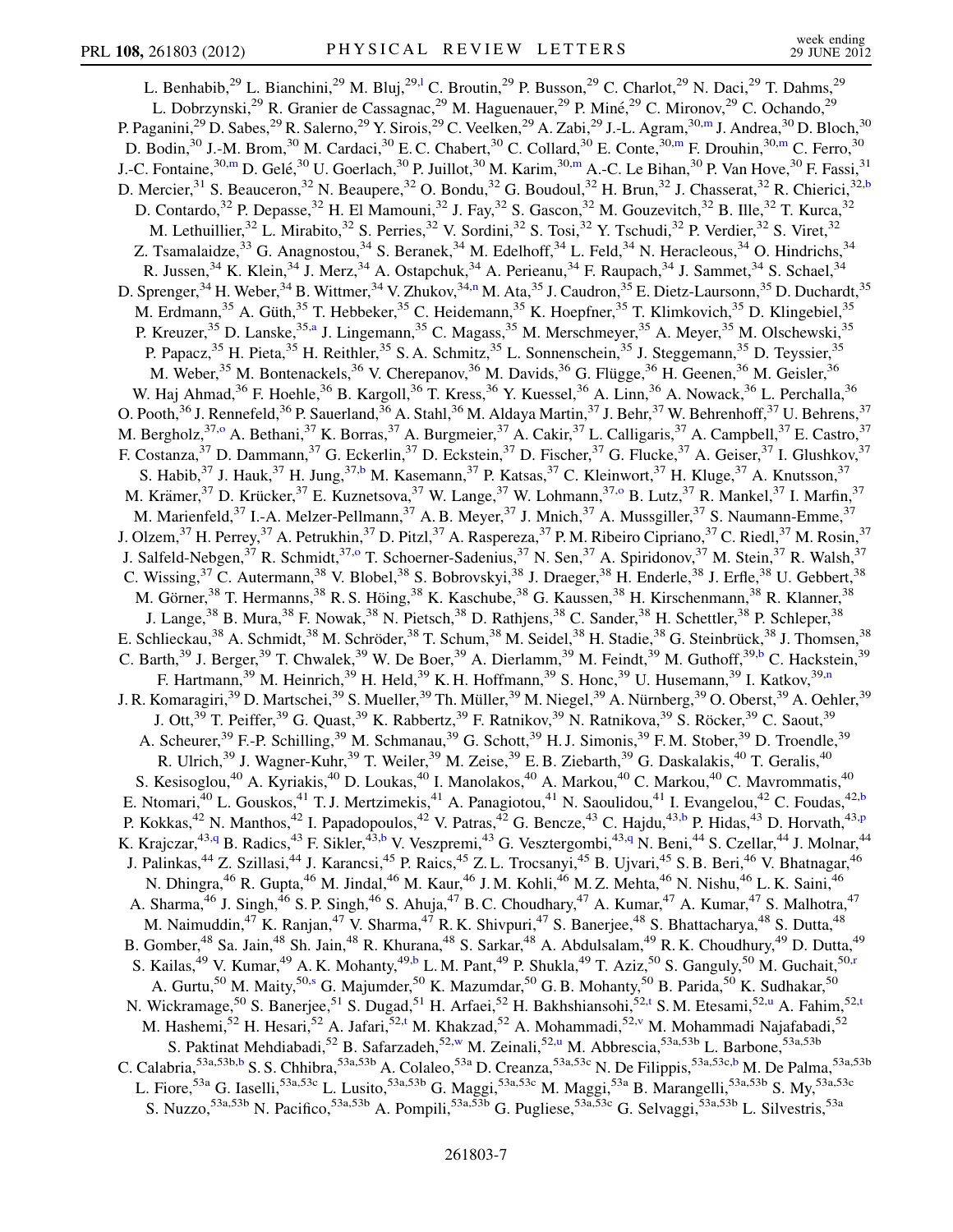<span id="page-7-4"></span><span id="page-7-3"></span><span id="page-7-2"></span><span id="page-7-1"></span><span id="page-7-0"></span>G. Singh,<sup>53a,53b</sup> G. Zito,<sup>53a</sup> G. Abbiendi,<sup>54a</sup> A. C. Benvenuti,<sup>54a</sup> D. Bonacorsi,<sup>54a,54b</sup> S. Braibant-Giacomelli,<sup>54a,54b</sup> L. Brigliadori,<sup>54a,54b</sup> P. Capiluppi,<sup>54a,54b</sup> A. Castro,<sup>54a,54b</sup> F. R. Cavallo,<sup>54a</sup> M. Cuffiani,<sup>54a,54b</sup> G. M. Dallavalle,<sup>54a</sup> F. Fa[b](#page-14-0)bri,<sup>54a</sup> A. Fanfani,<sup>54a,54b</sup> D. Fasanella,<sup>54a,54b,b</sup> P. Giacomelli,<sup>54a</sup> C. Grandi,<sup>54a</sup> L. Guiducci,<sup>54a</sup> S. Marcellini,<sup>54a</sup> G. Masetti,<sup>54a</sup> M. Meneghelli,<sup>54a,54b[,b](#page-14-0)</sup> A. Montanari,<sup>54a</sup> F. L. Navarria,<sup>54a,54b</sup> F. Odorici,<sup>54a</sup> A. Perrotta,<sup>54a</sup> F. Primavera,<sup>54a,54b</sup> A. M. Rossi,<sup>54a,54b</sup> T. Rovelli,<sup>54a,54b</sup> G. Siroli,<sup>54a,54b</sup> R. Travaglini,<sup>54a,54b</sup> S. Albergo,<sup>55a,55b</sup> G. Cappello,<sup>55a,55b</sup> M. Chiorboli,<sup>55a,55b</sup> S. Costa,<sup>55a,55b</sup> R. Potenza,<sup>55a,55b</sup> A. Tricomi,<sup>55a,55b</sup> C. Tuve,<sup>55a,55b</sup> G. Barbagli,<sup>56a</sup> V. Ciulli,<sup>56a,56b</sup> C. Civinini,<sup>56a</sup> R. D'Alessandro,<sup>56a,56b</sup> E. Focardi,<sup>56a,56b</sup> S. Frosali,<sup>56a,56b</sup> E. Gallo,<sup>56a</sup> S. Gonzi,<sup>56a,56b</sup> M. Meschini,<sup>56a</sup> S. Paoletti,<sup>56a</sup> G. Sguazzoni,<sup>56a</sup> A. Tropiano,<sup>56a[,b](#page-14-0)</sup> L. Benussi,<sup>57</sup> S. Bianco,<sup>57</sup> S. Colafranceschi,<sup>57[,x](#page-14-23)</sup> F. Fa[b](#page-14-0)bri,<sup>57</sup> D. Piccolo,<sup>57</sup> P. Fabbricatore,<sup>58</sup> R. Musenich,<sup>58</sup> A. Benaglia,<sup>59a,59b,b</sup> F. De Guio,<sup>59a,59[b](#page-14-0)</sup> L. Di Matteo,<sup>59a,59b,b</sup> S. Fiorendi,<sup>59a,59b</sup> S. Gennai,<sup>59a,b</sup> A. Ghezzi,<sup>59a,59b</sup> S. Malvezzi,<sup>59a</sup> R. A. Manzoni,<sup>59a,59b</sup> A. Martelli,<sup>59a,59b</sup> A. Massironi,<sup>59a,59b[,b](#page-14-0)</sup> D. Menasce,<sup>59a</sup> L. Moroni,<sup>59a</sup> M. Paganoni,<sup>59a</sup>,59b D. Pedrini,<sup>59a</sup> S. Ragazzi,<sup>59a,59b</sup> N. Redaelli,<sup>59a</sup> S. Sala,<sup>59a</sup> T. Tabarelli de Fatis,<sup>59a,59b</sup> S. Buontempo,<sup>60a</sup> C. A. Carrillo Montoya, <sup>60a,[b](#page-14-0)</sup> N. Cavallo, <sup>60a[,y](#page-14-24)</sup> A. De Cosa, <sup>60a,60b</sup> O. Dogangun, <sup>60a,60b</sup> F. Fabozzi, <sup>60a,y</sup> A. O. M. Iorio, <sup>60a[,b](#page-14-0)</sup> L. Lista, <sup>60a</sup> S. Meola, <sup>60a[,z](#page-14-25)</sup> M. Merola, <sup>60a, 60[b](#page-14-0)</sup> P. Paolucci, <sup>60a</sup> P. Azzi, <sup>61a</sup> N. Bacchetta, <sup>61a,b</sup> D. Bisello,<sup>61a,61[b](#page-14-0)</sup> A. Branca,<sup>61a,b</sup> R. Carlin,<sup>61a,61b</sup> P. Checchia,<sup>61a</sup> T. Dorigo,<sup>61a</sup> U. Dosselli,<sup>61a</sup> F. Gasparini,<sup>61a,61b</sup> A. Gozzelino,<sup>61a</sup> K. Kanishchev,<sup>61a,61c</sup> S. Lacaprara,<sup>61a</sup> I. Lazzizzera,<sup>61a,61c</sup> M. Margoni,<sup>61a,61b</sup> A. T. Meneguzzo,<sup>61a,61b</sup> M. Nespolo,<sup>61a[,b](#page-14-0)</sup> L. Perrozzi,<sup>61a</sup> N. Pozzobon,<sup>61a,61b</sup> P. Ronchese,<sup>61a,61b</sup> F. Simonetto,<sup>61a,61b</sup> E. Torassa, <sup>61a</sup> M. Tosi, <sup>61a,61[b](#page-14-0),b</sup> S. Vanini, <sup>61a,61b</sup> P. Zotto, <sup>61a,61b</sup> G. Zumerle, <sup>61a,61b</sup> M. Gabusi, <sup>62a,62b</sup> S. P. Ratti, <sup>62a,62b</sup> C. Riccardi, <sup>62a, 62b</sup> P. Torre, <sup>62a, 62b</sup> P. Vitulo, <sup>62a, 62b</sup> G. M. Bilei, <sup>63a</sup> L. Fanò, <sup>63a, 63b</sup> P. Lariccia, <sup>63a, 63b</sup> A. Lucaroni,<sup>63a,63b[,b](#page-14-0)</sup> G. Mantovani,<sup>63a,63b</sup> M. Menichelli,<sup>63a</sup> A. Nappi,<sup>63a,63b</sup> F. Romeo,<sup>63a,63b</sup> A. Saha,<sup>63a</sup> A. Santocchia, <sup>63a,63b</sup> S. Taroni, <sup>63a,63b[,b](#page-14-0)</sup> P. Azzurri, <sup>64a,64c</sup> G. Bagliesi, <sup>64a</sup> T. Boccali, <sup>64a</sup> G. Broccolo, <sup>64a,64c</sup> R. Castaldi, <sup>64a</sup> R. T. D'Agnolo, <sup>64a,64c</sup> R. Dell'Orso, <sup>64a</sup> F. Fiori, <sup>64a,64[b](#page-14-0),b</sup> L. Foà, <sup>64a,64c</sup> A. Giassi, <sup>64a</sup> A. Kraan, <sup>64a</sup> F. Ligabue,  $^{64a,64c}$  T. Lomtadze,  $^{64a}$  L. Martini, $^{64a,aa}$  $^{64a,aa}$  $^{64a,aa}$  A. Messineo,  $^{64a,64b}$  F. Palla,  $^{64a}$  F. Palmonari,  $^{64a}$  A. Rizzi,  $^{64a,64b}$ A. T. Serban,<sup>64a,[bb](#page-14-27)</sup> P. Spagnolo,<sup>64a</sup> P. Squillacioti,<sup>64a,[b](#page-14-0)</sup> R. Tenchini,<sup>64a</sup> G. Tonelli,<sup>64a,64b,b</sup> A. Venturi,<sup>64a,b</sup> A. P. G. Verdini,<sup>64a</sup> L. Barone,<sup>65a,65[b](#page-14-0)</sup> F. Cavallari,<sup>65a</sup> D. Del Re,<sup>65a,65b[,b](#page-14-0)</sup> M. Diemoz,<sup>65a</sup> C. Fanelli,<sup>65a,65b</sup> M. Grassi,<sup>65a,b</sup> E. Longo,<sup>65a,65b</sup> P. Meridiani,<sup>65a[,b](#page-14-0)</sup> F. Micheli,<sup>65a,65b</sup> S. Nourbakhsh,<sup>65a</sup> G. Organtini,<sup>65a,65b</sup> F. Pandolfi,<sup>65a,65b</sup> R. Paramatti,<sup>65a</sup> S. Rahatlou,<sup>65a,65b</sup> M. Sigamani,<sup>65a</sup> L. Soffi,<sup>65a,65b</sup> N. Amapane,<sup>66a,66b</sup> R. Arcidiacono,<sup>66a,66c</sup> S. Argiro,<sup>66a,66b</sup> M. Arneodo,<sup>66a,66c</sup> C. Biino,<sup>66a</sup> C. Botta,<sup>66a,66b</sup> N. Cartiglia,<sup>66a</sup> R. Castello,<sup>66a,66b</sup> M. Costa,<sup>66a,66b</sup> N. Demaria, <sup>66a</sup> A. Graziano, <sup>66a, 66[b](#page-14-0)</sup> C. Mariotti, <sup>66a, b</sup> S. Maselli, <sup>66a</sup> E. Migliore, <sup>66a, 66b</sup> V. Monaco, <sup>66a, 66b</sup> M. Musich,<sup>66a[,b](#page-14-0)</sup> M. M. Obertino,<sup>66a,66c</sup> N. Pastrone,<sup>66a</sup> M. Pelliccioni,<sup>66a</sup> A. Potenza,<sup>66a,66b</sup> A. Romero,<sup>66a,66b</sup> M. Ruspa,<sup>66a,66c</sup> R. Sacchi,<sup>66a,66b</sup> A. Solano,<sup>66a,66b</sup> A. Staiano,<sup>66a</sup> A. Vilela Pereira,<sup>66a</sup> L. Visca,<sup>66a,66b</sup> S. Belforte,<sup>67a</sup> F. Cossutti, <sup>67a</sup> G. Della Ricca, <sup>67a, 67[b](#page-14-0)</sup> B. Gobbo, <sup>67a</sup> M. Marone, <sup>67a, 67b, b</sup> D. Montanino, <sup>67a, 67b, b</sup> A. Penzo, <sup>67a</sup> A. Schizzi,<sup>67a,67b</sup> S. G. Heo,<sup>68</sup> T. Y. Kim,<sup>68</sup> S. K. Nam,<sup>68</sup> S. Chang,<sup>69</sup> J. Chung,<sup>69</sup> D. H. Kim,<sup>69</sup> G. N. Kim,<sup>69</sup> D. J. Kong, $^{69}$  H. Park, $^{69}$  S. R. Ro, $^{69}$  D. C. Son, $^{69}$  T. Son, $^{69}$  J. Y. Kim, $^{70}$  Zero J. Kim, $^{70}$  S. Song, $^{70}$  H. Y. Jo, $^{71}$  S. Choi, $^{72}$ D. Gyun,<sup>72</sup> B. Hong,<sup>72</sup> M. Jo,<sup>72</sup> H. Kim,<sup>72</sup> T. J. Kim,<sup>72</sup> K. S. Lee,<sup>72</sup> D. H. Moon,<sup>72</sup> S. K. Park,<sup>72</sup> E. Seo,<sup>72</sup> M. Choi,<sup>73</sup> S. Kang,<sup>73</sup> H. Kim,<sup>73</sup> J. H. Kim,<sup>73</sup> C. Park,<sup>73</sup> I. C. Park,<sup>73</sup> S. Park,<sup>73</sup> G. Ryu,<sup>73</sup> Y. Cho,<sup>74</sup> Y. Choi,<sup>74</sup> Y. K. Choi,<sup>74</sup> J. Goh,<sup>74</sup> M. S. Kim,<sup>74</sup> E. Kwon,<sup>74</sup> B. Lee,<sup>74</sup> J. Lee,<sup>74</sup> S. Lee,<sup>74</sup> H. Seo,<sup>74</sup> I. Yu,<sup>74</sup> M. J. Bilinskas,<sup>75</sup> I. Grigelionis,<sup>75</sup> M. Janulis,<sup>75</sup> A. Juodagalvis,<sup>75</sup> H. Castilla-Valdez,<sup>76</sup> E. De La Cruz-Burelo,<sup>76</sup> I. Heredia-de La Cruz,<sup>76</sup> R. Lopez-Fernandez,<sup>76</sup> R. Magaña Villalba,<sup>76</sup> J. Martínez-Ortega,<sup>76</sup> A. Sánchez-Hernández,<sup>76</sup> L. M. Villasenor-Cendejas,<sup>76</sup> S. Carrillo Moreno,<sup>77</sup> F. Vazquez Valencia,<sup>77</sup> H. A. Salazar Ibarguen,<sup>78</sup> E. Casimiro Linares,<sup>79</sup> A. Morelos Pineda,<sup>79</sup> M. A. Reyes-Santos,<sup>79</sup> D. Krofcheck,<sup>80</sup> A. J. Bell,<sup>81</sup> P. H. Butler,<sup>81</sup> R. Doesburg,  $81$  S. Reucroft,  $81$  H. Silverwood,  $81$  M. Ahmad,  $82$  M. I. Asghar,  $82$  H. R. Hoorani,  $82$  S. Khalid,  $82$  R. W. A. Khan,  $82$  T. Khurshid,  $82$  S. Qazi,  $82$  M. A. Shah,  $82$  M. Shoaib,  $82$  G. Brona,  $83$  K. Bunkowski,  $83$  M. Cwiok,  $83$ W. Dominik,<sup>83</sup> K. Doroba,<sup>83</sup> A. Kalinowski,<sup>83</sup> M. Konecki,<sup>83</sup> J. Krolikowski,<sup>83</sup> H. Bialkowska,<sup>84</sup> B. Boimska,<sup>84</sup> T. Frueboes,  $^{84}$  R. Gokieli,  $^{84}$  M. Górski,  $^{84}$  M. Kazana,  $^{84}$  K. Nawrocki,  $^{84}$  K. Romanowska-Rybinska,  $^{84}$  M. Szleper,  $^{84}$ G. Wrochna, <sup>84</sup> P. Zalewski, <sup>84</sup> N. Almeida, <sup>85</sup> P. Bargassa, <sup>85</sup> A. David, <sup>85</sup> P. Faccioli, <sup>85</sup> P. G. Ferreira Parracho, <sup>85</sup> M. Gallinaro, <sup>85</sup> P. Musella, <sup>85</sup> J. Seixas, <sup>85</sup> J. Varela, <sup>85</sup> P. Vischia, <sup>85</sup> I. Belotelov, <sup>86</sup> P. Bunin, <sup>86</sup> I. Golutvin, <sup>86</sup> I. Gorbunov,<sup>86</sup> V. Karjavin,<sup>86</sup> V. Konoplyanikov,<sup>86</sup> G. Kozlov,<sup>86</sup> A. Lanev,<sup>86</sup> A. Malakhov,<sup>86</sup> P. Moisenz,<sup>86</sup> V. Palichik,<sup>86</sup> V. Perelygin,<sup>86</sup> M. Savina,<sup>86</sup> S. Shmatov,<sup>86</sup> V. Smirnov,<sup>86</sup> A. Volodko,<sup>86</sup> A. Zarubin,<sup>86</sup> S. Evstyukhin,<sup>87</sup> V. Golovtsov, <sup>87</sup> Y. Ivanov, <sup>87</sup> V. Kim, <sup>87</sup> P. Levchenko, <sup>87</sup> V. Murzin, <sup>87</sup> V. Oreshkin, <sup>87</sup> I. Smirnov, <sup>87</sup> V. Sulimov, <sup>87</sup> L. Uvarov, <sup>87</sup> S. Vavilov, <sup>87</sup> A. Vorobyev, <sup>87</sup> An. Vorobyev, <sup>87</sup> Yu. Andreev, <sup>88</sup> A. Dermenev, <sup>88</sup> S. Gninenko, <sup>88</sup>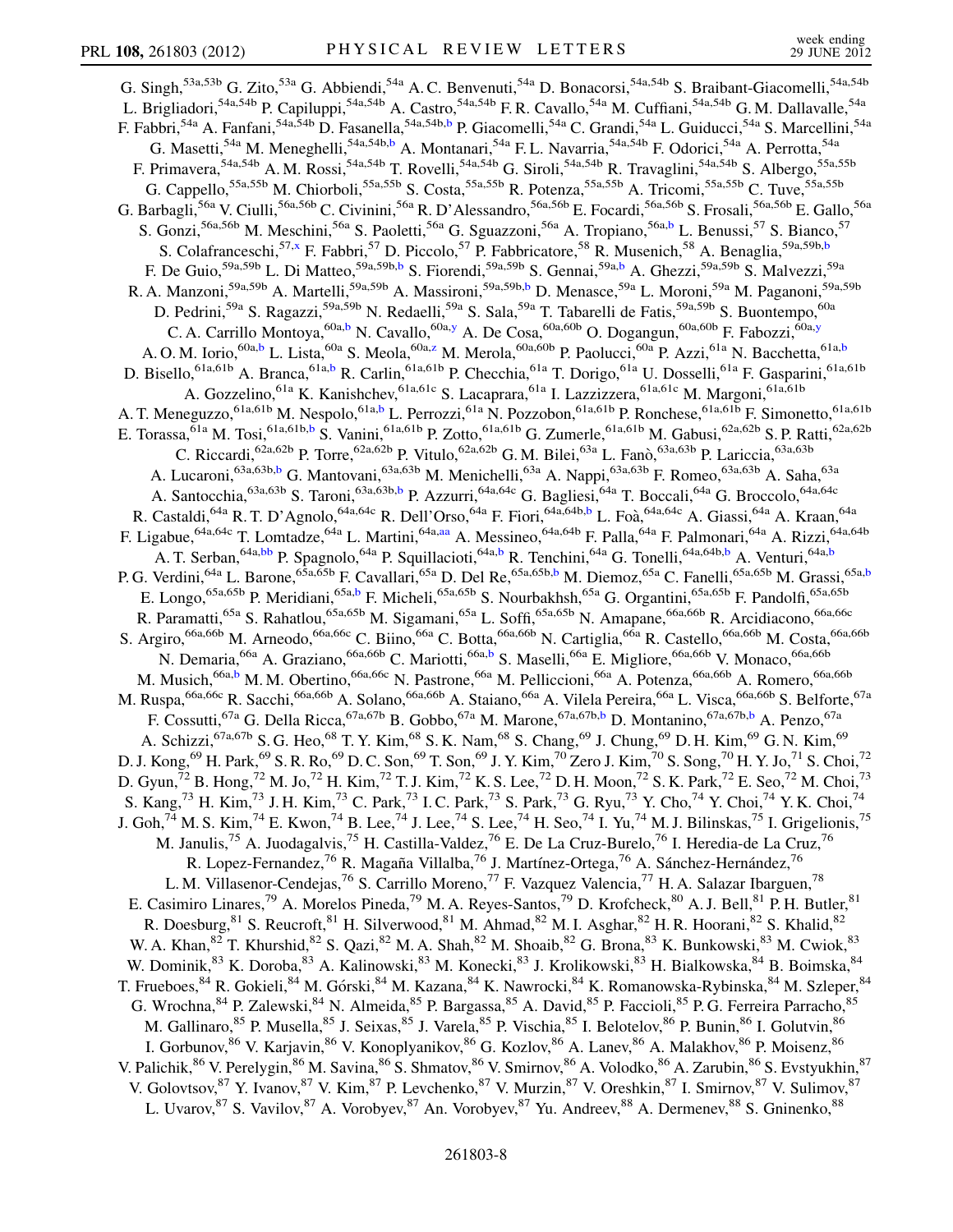<span id="page-8-11"></span><span id="page-8-10"></span><span id="page-8-9"></span><span id="page-8-8"></span><span id="page-8-7"></span><span id="page-8-6"></span><span id="page-8-5"></span><span id="page-8-4"></span><span id="page-8-3"></span><span id="page-8-2"></span><span id="page-8-1"></span><span id="page-8-0"></span>N. Golubev,  $88$  M. Kirsanov,  $88$  N. Krasnikov,  $88$  V. Matveev,  $88$  A. Pashenkov,  $88$  D. Tlisov,  $88$  A. Toropin,  $88$ V. Epshteyn,<sup>89</sup> M. Erofeeva,<sup>89</sup> V. Gavrilov,<sup>89</sup> M. Kossov,<sup>89[,b](#page-14-0)</sup> N. Lychkovskaya,<sup>89</sup> V. Popov,<sup>89</sup> G. Safronov,<sup>89</sup> S. Semenov, <sup>89</sup> V. Stolin, <sup>89</sup> E. Vlasov, <sup>89</sup> A. Zhokin, <sup>89</sup> A. Belyaev, <sup>90</sup> E. Boos, <sup>90</sup> V. Bunichev, <sup>90</sup> M. Dubinin, <sup>90[,e](#page-14-4)</sup> L. Dudko, $^{90}$  A. Gribushin, $^{90}$  V. Klyukhin, $^{90}$  O. Kodolova, $^{90}$  I. Lokhtin, $^{90}$  A. Markina, $^{90}$  S. Obraztsov, $^{90}$  M. Perfilov, $^{90}$ S. Petrush[a](#page-14-1)nko, <sup>90</sup> L. Sarycheva, <sup>90,a</sup> V. Savrin, <sup>90</sup> A. Snigirev, <sup>90</sup> V. Andreev, <sup>91</sup> M. Azarkin, <sup>91</sup> I. Dremin, <sup>91</sup> M. Kirakosyan,<sup>91</sup> A. Leonidov,<sup>91</sup> G. Mesyats,<sup>91</sup> S. V. Rusakov,<sup>91</sup> A. Vinogradov,<sup>91</sup> I. Azhgirey,<sup>92</sup> I. Bayshev,<sup>92</sup> S. Bitioukov, <sup>92</sup> V. Grishin, <sup>92[,b](#page-14-0)</sup> V. Kachanov, <sup>92</sup> D. Konstantinov, <sup>92</sup> A. Korablev, <sup>92</sup> V. Krychkine, <sup>92</sup> V. Petrov, <sup>92</sup> R. Ryutin,<sup>92</sup> A. Sobol,<sup>92</sup> L. Tourtchanovitch,<sup>92</sup> S. Troshin,<sup>92</sup> N. Tyurin,<sup>92</sup> A. Uzunian,<sup>92</sup> A. Volkov,<sup>92</sup> P. Adzic,<sup>93,[cc](#page-14-28)</sup> M. Djordjevic,<sup>93</sup> M. Ekmedzic,<sup>93</sup> D. Krpic,<sup>93[,cc](#page-14-28)</sup> J. Milosevic,<sup>93</sup> M. Aguilar-Benitez,<sup>94</sup> J. Alcaraz Maestre,<sup>94</sup> P. Arce,<sup>94</sup> C. Battilana, <sup>94</sup> E. Calvo, <sup>94</sup> M. Cerrada, <sup>94</sup> M. Chamizo Llatas, <sup>94</sup> N. Colino, <sup>94</sup> B. De La Cruz, <sup>94</sup> A. Delgado Peris, <sup>94</sup> C. Diez Pardos, <sup>94</sup> D. Domínguez Vázquez, <sup>94</sup> C. Fernandez Bedoya, <sup>94</sup> J. P. Fernández Ramos, <sup>94</sup> A. Ferrando, <sup>94</sup> J. Flix, <sup>94</sup> M. C. Fouz, <sup>94</sup> P. Garcia-Abia, <sup>94</sup> O. Gonzalez Lopez, <sup>94</sup> S. Goy Lopez, <sup>94</sup> J. M. Hernandez, <sup>94</sup> M. I. Josa, <sup>94</sup> G. Merino, <sup>94</sup> J. Puerta Pelayo, <sup>94</sup> I. Redondo, <sup>94</sup> L. Romero, <sup>94</sup> J. Santaolalla, <sup>94</sup> M. S. Soares, <sup>94</sup> C. Willmott, <sup>94</sup> C. Albajar,<sup>95</sup> G. Codispoti,<sup>95</sup> J. F. de Trocóniz,<sup>95</sup> J. Cuevas,<sup>96</sup> J. Fernandez Menendez,<sup>96</sup> S. Folgueras,<sup>96</sup> I. Gonzalez Caballero,<sup>96</sup> L. Lloret Iglesias,<sup>96</sup> J. Piedra Gomez,<sup>96[,dd](#page-14-29)</sup> J. M. Vizan Garcia,<sup>96</sup> J. A. Brochero Cifuentes,<sup>97</sup> I. J. Cabrillo, <sup>97</sup> A. Calderon, <sup>97</sup> S. H. Chuang, <sup>97</sup> J. Duarte Campderros, <sup>97</sup> M. Felcini, <sup>97[,ee](#page-14-30)</sup> M. Fernandez, <sup>97</sup> G. Gomez,<sup>97</sup> J. Gonzalez Sanchez,<sup>97</sup> C. Jorda,<sup>97</sup> P. Lobelle Pardo,<sup>97</sup> A. Lopez Virto,<sup>97</sup> J. Marco,<sup>97</sup> R. Marco,<sup>97</sup> C. Martinez Rivero, <sup>97</sup> F. Matorras, <sup>97</sup> F. J. Munoz Sanchez, <sup>97</sup> T. Rodrigo, <sup>97</sup> A. Y. Rodríguez-Marrero, <sup>97</sup> A. Ruiz-Jimeno, <sup>97</sup> L. Scodellaro, <sup>97</sup> M. Sobron Sanudo, <sup>97</sup> I. Vila, <sup>97</sup> R. Vilar Cortabitarte, <sup>97</sup> D. Abbaneo, <sup>98</sup> E. Auffray,<sup>98</sup> G. Auzinger,<sup>98</sup> P. Baillon,<sup>98</sup> A. H. Ball,<sup>98</sup> D. Barney,<sup>98</sup> C. Bernet,<sup>98[,f](#page-14-5)</sup> G. Bianchi,<sup>98</sup> P. Bloch,<sup>98</sup> A. Bocci, <sup>98</sup> A. Bonato, <sup>98</sup> H. Breuker, <sup>98</sup> T. Camporesi, <sup>98</sup> G. Cerminara, <sup>98</sup> T. Christiansen, <sup>98</sup> J. A. Coarasa Perez, <sup>98</sup> D. D'Enterria,<sup>98</sup> A. De Roeck,<sup>98</sup> S. Di Guida,<sup>98</sup> M. Dobson,<sup>98</sup> N. Dupont-Sagorin,<sup>98</sup> A. Elliott-Peisert,<sup>98</sup> B. Frisch,<sup>98</sup> W. Funk,<sup>98</sup> G. Georgiou,<sup>98</sup> M. Giffels,<sup>98</sup> D. Gigi,<sup>98</sup> K. Gill,<sup>98</sup> D. Giordano,<sup>98</sup> M. Giunta,<sup>98</sup> F. Glege,<sup>98</sup> R. Gomez-Reino Garrido,<sup>98</sup> P. Govoni,<sup>98</sup> S. Gowdy,<sup>98</sup> R. Guida,<sup>98</sup> M. Hansen,<sup>98</sup> P. Harris,<sup>98</sup> C. Hartl,<sup>98</sup> J. Harvey,<sup>98</sup> B. Hegner,<sup>98</sup> A. Hinzmann,<sup>98</sup> V. Innocente,<sup>98</sup> P. Janot,<sup>98</sup> K. Kaadze,<sup>98</sup> E. Karavakis,<sup>98</sup> K. Kousouris,<sup>98</sup> P. Lecoq,<sup>98</sup> P. Lenzi,<sup>98</sup> C. Lourenço,<sup>98</sup> T. Mäki,<sup>98</sup> M. Malberti,<sup>98</sup> L. Malgeri,<sup>98</sup> M. Mannelli,<sup>98</sup> L. Masetti,<sup>98</sup> F. Meijers,<sup>98</sup> S. Mersi,  $98$  E. Meschi,  $98$  R. Moser,  $98$  M. U. Mozer,  $98$  M. Mulders,  $98$  E. Nesvold,  $98$  M. Nguyen,  $98$  T. Orimoto,  $98$ L. Orsini,<sup>98</sup> E. Palencia Cortezon,<sup>98</sup> E. Perez,<sup>98</sup> A. Petrilli,<sup>98</sup> A. Pfeiffer,<sup>98</sup> M. Pierini,<sup>98</sup> M. Pimiä,<sup>98</sup> D. Piparo,<sup>98</sup> G. Polese, <sup>98</sup> L. Quertenmont, <sup>98</sup> A. Racz, <sup>98</sup> W. Reece, <sup>98</sup> J. Rodrigues Antunes, <sup>98</sup> G. Rolandi, <sup>98, [ff](#page-14-31)</sup> T. Rommerskirchen,<sup>98</sup> C. Rovelli,<sup>98[,gg](#page-14-32)</sup> M. Rovere,<sup>98</sup> H. Sakulin,<sup>98</sup> F. Santanastasio,<sup>98</sup> C. Schäfer,<sup>98</sup> C. Schwick,<sup>98</sup> I. Segoni,<sup>98</sup> S. Sekmen,<sup>98</sup> A. Sharma,<sup>98</sup> P. Siegrist,<sup>98</sup> P. Silva,<sup>98</sup> M. Simon,<sup>98</sup> P. Sphicas,<sup>98[,hh](#page-14-33)</sup> D. Spiga,<sup>98</sup> M. Spiropulu,<sup>98[,e](#page-14-4)</sup> M. Stoye,<sup>98</sup> A. Tsirou,<sup>98</sup> G. I. Veres,<sup>98,[q](#page-14-16)</sup> J. R. Vlimant,<sup>98</sup> H. K. Wöhri,<sup>98</sup> S. D. Worm,<sup>98,[ii](#page-14-34)</sup> W. D. Zeuner, <sup>98</sup> W. Bertl, <sup>99</sup> K. Deiters, <sup>99</sup> W. Erdmann, <sup>99</sup> K. Gabathuler, <sup>99</sup> R. Horisberger, <sup>99</sup> Q. Ingram, <sup>99</sup> H. C. Kaestli,<sup>99</sup> S. König,<sup>99</sup> D. Kotlinski,<sup>99</sup> U. Langenegger,<sup>99</sup> F. Meier,<sup>99</sup> D. Renker,<sup>99</sup> T. Rohe,<sup>99</sup> J. Sibille,<sup>99[,jj](#page-15-0)</sup> L. Bäni,<sup>100</sup> P. Bortignon,<sup>100</sup> M. A. Buchmann,<sup>100</sup> B. Casal,<sup>100</sup> N. Chanon,<sup>100</sup> Z. Chen,<sup>100</sup> A. Deisher,<sup>100</sup> G. Dissertori,<sup>100</sup> M. Dittmar,<sup>100</sup> M. Dünser,<sup>100</sup> J. Eugster,<sup>100</sup> K. Freudenreich,<sup>100</sup> C. Grab,<sup>100</sup> P. Lecomte,<sup>100</sup> W. Lustermann,<sup>100</sup> A. C. Marini,<sup>100</sup> P. Martinez Ruiz del Arbol,<sup>100</sup> N. Mohr,<sup>100</sup> F. Moortgat,<sup>100</sup> C. Nägeli,<sup>100,[kk](#page-15-1)</sup> P. Nef,<sup>100</sup> F. Nessi-Tedaldi,<sup>100</sup> L. Pape,<sup>100</sup> F. Pauss,<sup>100</sup> M. Peruzzi,<sup>100</sup> F. J. Ronga,<sup>100</sup> M. Rossini,<sup>100</sup> L. Sala,<sup>100</sup> A. K. S[a](#page-14-1)nchez,  $^{100}$  A. Starodumov,  $^{100,11}$  B. Stieger,  $^{100}$  M. Takahashi,  $^{100}$  L. Tauscher,  $^{100,a}$  A. Thea,  $^{100}$ K. Theofilatos,  $^{100}$  D. Treille,  $^{100}$  C. Urscheler,  $^{100}$  R. Wallny,  $^{100}$  H. A. Weber,  $^{100}$  L. Wehrli,  $^{100}$  E. Aguilo,  $^{101}$ C. Amsler,<sup>101</sup> V. Chiochia,<sup>101</sup> S. De Visscher,<sup>101</sup> C. Favaro,<sup>101</sup> M. Ivova Rikova,<sup>101</sup> B. Millan Mejias,<sup>101</sup> P. Otiougova, <sup>101</sup> P. Robmann, <sup>101</sup> H. Snoek, <sup>101</sup> S. Tupputi, <sup>101</sup> M. Verzetti, <sup>101</sup> Y. H. Chang, <sup>102</sup> K. H. Chen, <sup>102</sup> A. Go, <sup>102</sup> C. M. Kuo,<sup>102</sup> S. W. Li,<sup>102</sup> W. Lin,<sup>102</sup> Z. K. Liu,<sup>102</sup> Y. J. Lu,<sup>102</sup> D. Mekterovic,<sup>102</sup> A. P. Singh,<sup>102</sup> R. Volpe,<sup>102</sup> S. S. Yu,<sup>102</sup> P. Bartalini,<sup>103</sup> P. Chang,<sup>103</sup> Y. H. Chang,<sup>103</sup> Y. W. Chang,<sup>103</sup> Y. Chao,<sup>103</sup> K. F. Chen,<sup>103</sup> C. Dietz,<sup>103</sup> U. Grundler,<sup>103</sup> W.-S. Hou,<sup>103</sup> Y. Hsiung,<sup>103</sup> K. Y. Kao,<sup>103</sup> Y. J. Lei,<sup>103</sup> R.-S. Lu,<sup>103</sup> D. Majumder,<sup>103</sup> E. Petrakou,<sup>103</sup> X. Shi,<sup>103</sup> J. G. Shiu,<sup>103</sup> Y. M. Tzeng,<sup>103</sup> M. Wang,<sup>103</sup> A. Adiguzel,<sup>104</sup> M. N. Bakirci,<sup>104,[mm](#page-15-3)</sup> S. Cerci,<sup>104,[nn](#page-15-4)</sup> C. Dozen,  $^{104}$  I. Dumanoglu,  $^{104}$  E. Eskut,  $^{104}$  S. Girgis,  $^{104}$  G. Gokbulut,  $^{104}$  I. Hos,  $^{104}$  E. E. Kangal,  $^{104}$  G. Karapinar,  $^{104}$ A. Kayis Topaksu, <sup>104</sup> G. Onengut, <sup>104</sup> K. Ozdemir, <sup>104</sup> S. Ozturk, <sup>104,00</sup> A. Polatoz, <sup>104</sup> K. Sogut, <sup>104[,pp](#page-15-6)</sup> D. Sunar Cerci,<sup>104,[nn](#page-15-4)</sup> B. Tali,<sup>104,nn</sup> H. Topakli,<sup>104,[mm](#page-15-3)</sup> L. N. Vergili,<sup>104</sup> M. Vergili,<sup>104</sup> I. V. Akin,<sup>105</sup> T. Aliev,<sup>105</sup> B. Bilin,<sup>105</sup> S. Bilmis,<sup>105</sup> M. Deniz,<sup>105</sup> H. Gamsizkan,<sup>105</sup> A. M. Guler,<sup>105</sup> K. Ocalan,<sup>105</sup> A. Ozpineci,<sup>105</sup> M. Serin,<sup>105</sup> R. Sever,<sup>105</sup> U. E. Surat,<sup>105</sup> M. Yalvac,<sup>105</sup> E. Yildirim,<sup>105</sup> M. Zeyrek,<sup>105</sup> M. Deliomeroglu,<sup>106</sup> E. Gülmez,<sup>106</sup>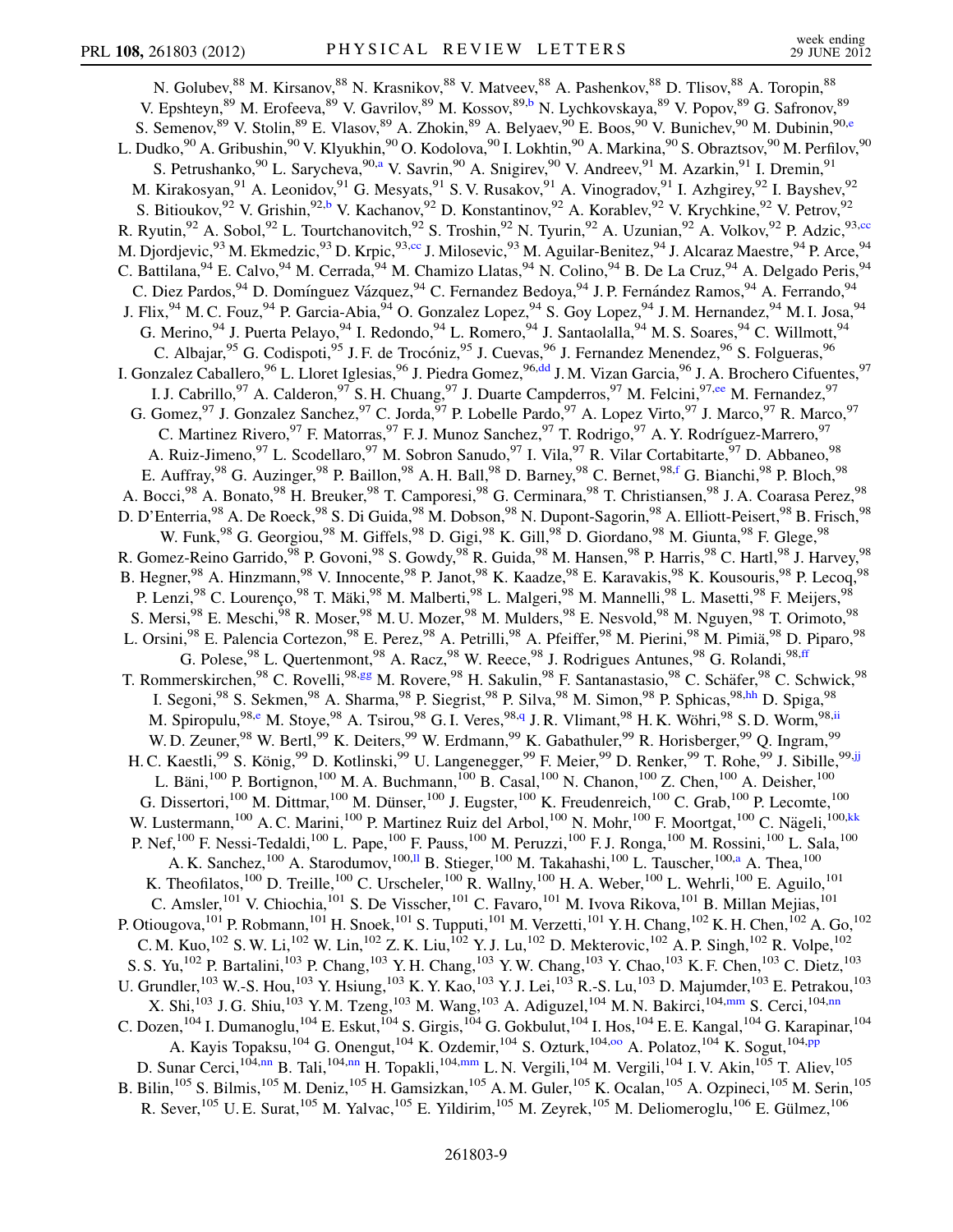<span id="page-9-5"></span><span id="page-9-4"></span><span id="page-9-3"></span><span id="page-9-2"></span><span id="page-9-1"></span><span id="page-9-0"></span>B. Isildak,<sup>106</sup> M. Kaya,<sup>106[,qq](#page-15-7)</sup> O. Kaya,<sup>106,[qq](#page-15-7)</sup> S. Ozkorucuklu,<sup>106,[rr](#page-15-8)</sup> N. Sonmez,<sup>106[,ss](#page-15-9)</sup> K. Cankocak,<sup>107</sup> L. Levchuk,<sup>108</sup> F. Bostock,<sup>109</sup> J. J. Brooke,<sup>109</sup> E. Clement,<sup>109</sup> D. Cussans,<sup>109</sup> H. Flacher,<sup>109</sup> R. Frazier,<sup>109</sup> J. Goldstein,<sup>109</sup> M. Grimes,<sup>109</sup> G. P. Heath,<sup>109</sup> H. F. Heath,<sup>109</sup> L. Kreczko,<sup>109</sup> S. Metson,<sup>109</sup> D. M. Newbold,<sup>109[,ii](#page-14-34)</sup> K. Nirunpong,<sup>109</sup> A. Poll,<sup>109</sup> S. Senkin,<sup>109</sup> V. J. Smith,<sup>109</sup> T. Williams,<sup>109</sup> L. Basso,<sup>110[,tt](#page-15-10)</sup> K. W. Bell,<sup>110</sup> A. Belyaev,<sup>110,[tt](#page-15-10)</sup> C. Brew,<sup>110</sup> R. M. Brown,<sup>110</sup> D. J. A. Cockerill,<sup>110</sup> J. A. Coughlan,<sup>110</sup> K. Harder,<sup>110</sup> S. Harper,<sup>110</sup> J. Jackson,<sup>110</sup> B. W. Kennedy,<sup>110</sup> E. Olaiya,  $^{110}$  D. Petyt,  $^{110}$  B. C. Radburn-Smith,  $^{110}$  C. H. Shepherd-Themistocleous,  $^{110}$  I. R. Tomalin,  $^{110}$ W. J. Womersley,<sup>110</sup> R. Bainbridge,<sup>111</sup> G. Ball,<sup>111</sup> R. Beuselinck,<sup>111</sup> O. Buchmuller,<sup>111</sup> D. Colling,<sup>111</sup> N. Cripps,<sup>111</sup> M. Cutajar,<sup>111</sup> P. Dauncey,<sup>111</sup> G. Davies,<sup>111</sup> M. Della Negra,<sup>111</sup> W. Ferguson,<sup>111</sup> J. Fulcher,<sup>111</sup> D. Futyan,<sup>111</sup> A. Gilbert,<sup>111</sup> A. Guneratne Bryer,<sup>111</sup> G. Hall,<sup>111</sup> Z. Hatherell,<sup>111</sup> J. Hays,<sup>111</sup> G. Iles,<sup>111</sup> M. Jarvis,<sup>111</sup> G. Karapostoli,<sup>111</sup> L. Lyons,<sup>111</sup> A.-M. Magnan,<sup>111</sup> J. Marrouche,<sup>111</sup> B. Mathias,<sup>111</sup> R. Nandi,<sup>111</sup> J. Nash,<sup>111</sup> A. Nikitenko,<sup>111,[ll](#page-15-2)</sup> A. Papageorgiou,<sup>111</sup> J. Pela,<sup>111[,b](#page-14-0)</sup> M. Pesaresi,<sup>111</sup> K. Petridis,<sup>111</sup> M. Pioppi,<sup>111,[uu](#page-15-11)</sup> D. M. Raymond,<sup>111</sup> S. Rogerson,<sup>111</sup> N. Rompotis,<sup>111</sup> A. Rose,<sup>111</sup> M. J. Ryan,<sup>111</sup> C. Seez,<sup>111</sup> P. Sharp,<sup>111[,a](#page-14-1)</sup> A. Sparrow,<sup>111</sup> A. Tapper,<sup>111</sup> M. Vazquez Acosta,<sup>111</sup> T. Virdee,<sup>111</sup> S. Wakefield,<sup>111</sup> N. Wardle,<sup>111</sup> T. Whyntie,<sup>111</sup> M. Barrett,<sup>112</sup> M. Chadwick,<sup>112</sup> J. E. Cole,<sup>112</sup> P. R. Hobson,<sup>112</sup> A. Khan,<sup>112</sup> P. Kyberd,<sup>112</sup> D. Leggat,<sup>112</sup> D. Leslie,<sup>112</sup> W. Martin,<sup>112</sup> I. D. Reid,<sup>112</sup> P. Symonds,<sup>112</sup> L. Teodorescu,<sup>112</sup> M. Turner,<sup>112</sup> K. Hatakeyama,<sup>113</sup> H. Liu,<sup>113</sup> T. Scarborough,<sup>113</sup> C. Henderson,<sup>114</sup> P. Rumerio,<sup>114</sup> A. Avetisyan,<sup>115</sup> T. Bose,<sup>115</sup> C. Fantasia,<sup>115</sup> A. Heister,<sup>115</sup> J. St. John,<sup>115</sup> P. Lawson,<sup>115</sup> D. Lazic,<sup>115</sup> J. Rohlf,<sup>115</sup> D. Sperka,<sup>115</sup> L. Sulak,<sup>115</sup> J. Alimena,<sup>116</sup> S. Bhattacharya,<sup>116</sup> D. Cutts, <sup>116</sup> A. Ferapontov, <sup>116</sup> U. Heintz, <sup>116</sup> S. Jabeen, <sup>116</sup> G. Kukartsev, <sup>116</sup> G. Landsberg, <sup>116</sup> M. Luk, <sup>116</sup> M. Narain,<sup>116</sup> D. Nguyen,<sup>116</sup> M. Segala,<sup>116</sup> T. Sinthuprasith,<sup>116</sup> T. Speer,<sup>116</sup> K. V. Tsang,<sup>116</sup> R. Breedon,<sup>117</sup> G. Breto,  $^{117}$  M. Calderon De La Barca Sanchez,  $^{117}$  S. Chauhan,  $^{117}$  M. Chertok,  $^{117}$  J. Conway,  $^{117}$  R. Conway,  $^{117}$ P. T. Cox, <sup>117</sup> J. Dolen, <sup>117</sup> R. Erbacher, <sup>117</sup> M. Gardner, <sup>117</sup> R. Houtz, <sup>117</sup> W. Ko, <sup>117</sup> A. Kopecky, <sup>117</sup> R. Lander, <sup>117</sup> O. Mall,<sup>117</sup> T. Miceli,<sup>117</sup> R. Nelson,<sup>117</sup> D. Pellett,<sup>117</sup> B. Rutherford,<sup>117</sup> M. Searle,<sup>117</sup> J. Smith,<sup>117</sup> M. Squires,<sup>117</sup> M. Tripathi,<sup>117</sup> R. Vasquez Sierra,<sup>117</sup> V. Andreev,<sup>118</sup> D. Cline,<sup>118</sup> R. Cousins,<sup>118</sup> J. Duris,<sup>118</sup> S. Erhan,<sup>118</sup> P. Ever[a](#page-14-1)erts,<sup>118</sup> C. Farrell,<sup>118</sup> J. Hauser,<sup>118</sup> M. Ignatenko,<sup>118</sup> C. Plager,<sup>118</sup> G. Rakness,<sup>118</sup> P. Schlein,<sup>118,a</sup> J. Tucker,<sup>118</sup> V. Valuev, <sup>118</sup> M. Weber, <sup>118</sup> J. Babb, <sup>119</sup> R. Clare, <sup>119</sup> M. E. Dinardo, <sup>119</sup> J. Ellison, <sup>119</sup> J. W. Gary, <sup>119</sup> F. Giordano, <sup>119</sup> G. Hanson,  $^{119}$  G. Y. Jeng,  $^{119, \text{vv}}$  $^{119, \text{vv}}$  $^{119, \text{vv}}$  H. Liu,  $^{119}$  O. R. Long,  $^{119}$  A. Luthra,  $^{119}$  H. Nguyen,  $^{119}$  S. Paramesvaran,  $^{119}$ J. Sturdy,<sup>119</sup> S. Sumowidagdo,<sup>119</sup> R. Wilken,<sup>119</sup> S. Wimpenny,<sup>119</sup> W. Andrews,<sup>120</sup> J. G. Branson,<sup>120</sup> G. B. Cerati,<sup>120</sup> S. Cittolin,<sup>120</sup> D. Evans,<sup>120</sup> F. Golf,<sup>120</sup> A. Holzner,<sup>120</sup> R. Kelley,<sup>120</sup> M. Lebourgeois,<sup>120</sup> J. Letts,<sup>120</sup> I. Macneill,<sup>120</sup> B. Mangano,<sup>120</sup> J. Muelmenstaedt,<sup>120</sup> S. Padhi,<sup>120</sup> C. Palmer,<sup>120</sup> G. Petrucciani,<sup>120</sup> M. Pieri,<sup>120</sup> R. Ranieri,<sup>120</sup> M. Sani,<sup>120</sup> V. Sharma,<sup>120</sup> S. Simon,<sup>120</sup> E. Sudano,<sup>120</sup> M. Tadel,<sup>120</sup> Y. Tu,<sup>120</sup> A. Vartak,<sup>120</sup> S. Wasserbaech,<sup>120[,ww](#page-15-13)</sup> F. Würthwein,<sup>120</sup> A. Yagil,<sup>120</sup> J. Yoo,<sup>120</sup> D. Barge,<sup>121</sup> R. Bellan,<sup>121</sup> C. Campagnari,<sup>121</sup> M. D'Alfonso,<sup>121</sup> T. Danielson,<sup>121</sup> K. Flowers,<sup>121</sup> P. Geffert,<sup>121</sup> J. Incandela,<sup>121</sup> C. Justus,<sup>121</sup> P. Kalavase,<sup>121</sup> S. A. Koay,<sup>121</sup> D. Kovalskyi,<sup>121,[b](#page-14-0)</sup> V. Krutelyov,<sup>121</sup> S. Lowette,<sup>121</sup> N. Mccoll,<sup>121</sup> V. Pavlunin,<sup>121</sup> F. Rebassoo,<sup>121</sup> J. Ribnik,<sup>121</sup> J. Richman,<sup>121</sup> R. Rossin,<sup>121</sup> D. Stuart,<sup>121</sup> W. To,<sup>121</sup> C. West,<sup>121</sup> A. Apresyan,<sup>122</sup> A. Bornheim,<sup>122</sup> Y. Chen,<sup>122</sup> E. Di Marco,<sup>122</sup> J. Duarte,<sup>122</sup> M. Gataullin,<sup>122</sup> Y. Ma,<sup>122</sup> A. Mott,<sup>122</sup> H. B. Newman,<sup>122</sup> C. Rogan,<sup>122</sup> V. Timciuc,<sup>122</sup> P. Traczyk,<sup>122</sup> J. Veverka,<sup>122</sup> R. Wilkinson,<sup>122</sup> Y. Yang,<sup>122</sup> R. Y. Zhu,<sup>122</sup> B. Akgun,<sup>123</sup> R. Carroll,<sup>123</sup> T. Ferguson,<sup>123</sup> Y. Iiyama,<sup>123</sup> D. W. Jang,<sup>123</sup> Y. F. Liu,<sup>123</sup> M. Paulini,<sup>123</sup> H. Vogel,<sup>123</sup> I. Vorobiev,<sup>123</sup> J. P. Cumalat,<sup>124</sup> B. R. Drell,<sup>124</sup> C. J. Edelmaier,<sup>124</sup> W. T. Ford,<sup>124</sup> A. Gaz,<sup>124</sup> B. Heyburn,<sup>124</sup> E. Luiggi Lopez,<sup>124</sup> J. G. Smith,<sup>124</sup> K. Stenson,<sup>124</sup> K. A. Ulmer,<sup>124</sup> S. R. Wagner,<sup>124</sup> L. Agostino,<sup>125</sup> J. Alexander,<sup>125</sup> A. Chatterjee,<sup>125</sup> N. Eggert,<sup>125</sup> L. K. Gibbons,<sup>125</sup> B. Heltsley,<sup>125</sup> W. Hopkins,<sup>125</sup> A. Khukhunaishvili,<sup>125</sup> B. Kreis,<sup>125</sup> N. Mirman,<sup>125</sup> G. Nicolas Kaufman,<sup>125</sup> J. R. Patterson,<sup>125</sup> A. Ryd,<sup>125</sup> E. Salvati,<sup>125</sup> W. Sun,<sup>125</sup> W. D. Teo,<sup>125</sup> J. Thom,<sup>125</sup> J. Thompson,<sup>125</sup> J. Vaughan,<sup>125</sup> Y. Weng,<sup>125</sup> L. Winstrom,<sup>125</sup> P. Wittich,<sup>125</sup> D. Winn,<sup>126</sup> S. Abdullin,<sup>127</sup> M. Albrow,<sup>127</sup> J. Anderson,<sup>127</sup> L. A. T. Bauerdick,<sup>127</sup> A. Beretvas,<sup>127</sup> J. Berryhill,<sup>127</sup> P. C. Bhat,<sup>127</sup> I. Bloch,<sup>127</sup> K. Burkett,<sup>127</sup> J. N. Butler,<sup>127</sup> V. Chetluru,<sup>127</sup> H. W. K. Cheung,<sup>127</sup> F. Chlebana,<sup>127</sup> V. D. Elvira,<sup>127</sup> I. Fisk,<sup>127</sup> J. Freeman,<sup>127</sup> Y. Gao,<sup>127</sup> D. Green,<sup>127</sup> O. Gutsche,<sup>127</sup> A. Hahn,<sup>127</sup> J. Hanlon,<sup>127</sup> R. M. Harris,<sup>127</sup> J. Hirschauer,<sup>127</sup> B. Hooberman,<sup>127</sup> S. Jindariani,<sup>127</sup> M. Johnson,<sup>127</sup> U. Joshi,<sup>127</sup> B. Kilminster,<sup>127</sup> B. Klima,<sup>127</sup> S. Kunori,<sup>127</sup> S. Kwan,<sup>127</sup> D. Lincoln,<sup>127</sup> R. Lipton,<sup>127</sup> L. Lueking,<sup>127</sup> J. Lykken,<sup>127</sup> K. Maeshima,<sup>127</sup> J. M. Marraffino,<sup>127</sup> S. Maruyama,<sup>127</sup> D. Mason,<sup>127</sup> P. McBride,<sup>127</sup> K. Mishra,  $^{127}$  S. Mrenna,  $^{127}$  Y. Musienko,  $^{127,xx}$  $^{127,xx}$  $^{127,xx}$  C. Newman-Holmes,  $^{127}$  V. O'Dell,  $^{127}$  O. Prokofyev,  $^{127}$ E. Sexton-Kennedy,<sup>127</sup> S. Sharma,<sup>127</sup> W. J. Spalding,<sup>127</sup> L. Spiegel,<sup>127</sup> P. Tan,<sup>127</sup> L. Taylor,<sup>127</sup> S. Tkaczyk,<sup>127</sup> N. V. Tran,<sup>127</sup> L. Uplegger,<sup>127</sup> E. W. Vaandering,<sup>127</sup> R. Vidal,<sup>127</sup> J. Whitmore,<sup>127</sup> W. Wu,<sup>127</sup> F. Yang,<sup>127</sup> F. Yumiceva,<sup>127</sup> J. C. Yun,<sup>127</sup> D. Acosta,<sup>128</sup> P. Avery,<sup>128</sup> D. Bourilkov,<sup>128</sup> M. Chen,<sup>128</sup> S. Das,<sup>128</sup> M. De Gruttola,<sup>128</sup>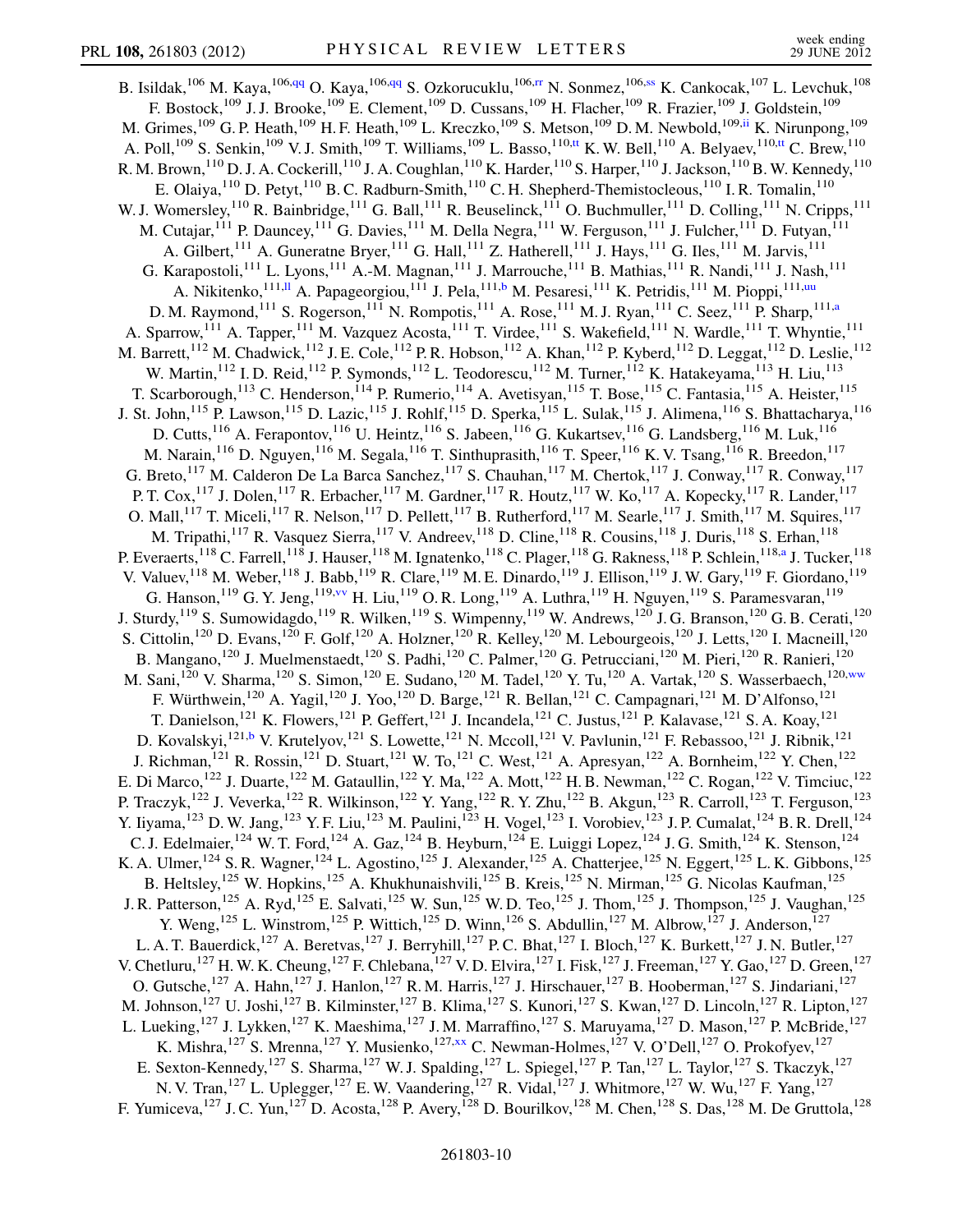<span id="page-10-2"></span><span id="page-10-1"></span><span id="page-10-0"></span>G. P. Di Giovanni,<sup>128</sup> D. Dobur,<sup>128</sup> A. Drozdetskiy,<sup>128</sup> R. D. Field,<sup>128</sup> M. Fisher,<sup>128</sup> Y. Fu,<sup>128</sup> I. K. Furic,<sup>128</sup> J. Gartner,<sup>128</sup> J. Hugon,<sup>128</sup> B. Kim,<sup>128</sup> J. Konigsberg,<sup>128</sup> A. Korytov,<sup>128</sup> A. Kropivnitskaya,<sup>128</sup> T. Kypreos,<sup>128</sup> J. F. Low,<sup>128</sup> K. Matchev,<sup>128</sup> P. Milenovic,<sup>128[,yy](#page-15-15)</sup> G. Mitselmakher,<sup>128</sup> L. Muniz,<sup>128</sup> R. Remington,<sup>128</sup> A. Rinkevicius,<sup>128</sup> P. Sellers,<sup>128</sup> N. Skhirtladze,<sup>128</sup> M. Snowball,<sup>128</sup> J. Yelton,<sup>128</sup> M. Zakaria,<sup>128</sup> V. Gaultney,<sup>129</sup> L. M. Lebolo,<sup>129</sup> S. Linn,<sup>129</sup> P. Markowitz,<sup>129</sup> G. Martinez,<sup>129</sup> J. L. Rodriguez,<sup>129</sup> T. Adams,<sup>130</sup> A. Askew,<sup>130</sup> J. Bochenek,<sup>130</sup> J. Chen,<sup>130</sup> B. Diamond,<sup>130</sup> S. V. Gleyzer,<sup>130</sup> J. Haas,<sup>130</sup> S. Hagopian,<sup>130</sup> V. Hagopian,<sup>130</sup> M. Jenkins,<sup>130</sup> K. F. Johnson,<sup>130</sup> H. Prosper,<sup>130</sup> V. Veeraraghavan,<sup>130</sup> M. Weinberg,<sup>130</sup> M. M. Baarmand,<sup>131</sup> B. Dorney,<sup>131</sup> M. Hohlmann,<sup>131</sup> H. Kalakhety,<sup>131</sup> I. Vodopiyanov,<sup>131</sup> M. R. Adams,<sup>132</sup> I. M. Anghel,<sup>132</sup> L. Apanasevich,<sup>132</sup> Y. Bai,<sup>132</sup> V. E. Bazterra,<sup>132</sup> R. R. Betts,<sup>132</sup> J. Callner,<sup>132</sup> R. Cavanaugh,<sup>132</sup> C. Dragoiu,<sup>132</sup> O. Evdokimov,<sup>132</sup> E. J. Garcia-Solis,<sup>132</sup> L. Gauthier,<sup>132</sup> C. E. Gerber,<sup>132</sup> D. J. Hofman,<sup>132</sup> S. Khalatyan,<sup>132</sup> F. Lacroix,<sup>132</sup> M. Malek,<sup>132</sup> C. O'Brien,<sup>132</sup> C. Silkworth,<sup>132</sup> D. Strom,<sup>132</sup> N. Varelas,<sup>132</sup> U. Akgun,<sup>133</sup> E. A. Albayrak,<sup>133</sup> B. Bilki,<sup>133[,zz](#page-15-16)</sup> K. Chung,<sup>133</sup> W. Clarida,<sup>133</sup> F. Duru,<sup>133</sup> S. Griffiths,<sup>133</sup> C. K. Lae,<sup>133</sup> J.-P. Merlo,<sup>133</sup> H. Mermerkaya, <sup>133,[aaa](#page-15-17)</sup> A. Mestvirishvili, <sup>133</sup> A. Moeller, <sup>133</sup> J. Nachtman, <sup>133</sup> C. R. Newsom, <sup>133</sup> E. Norbeck, <sup>133</sup> J. Olson,<sup>133</sup> Y. Onel,<sup>133</sup> F. Ozok,<sup>133</sup> S. Sen,<sup>133</sup> E. Tiras,<sup>133</sup> J. Wetzel,<sup>133</sup> T. Yetkin,<sup>133</sup> K. Yi,<sup>133</sup> B. A. Barnett,<sup>134</sup> B. Blumenfeld,<sup>134</sup> S. Bolognesi,<sup>134</sup> D. Fehling,<sup>134</sup> G. Giurgiu,<sup>134</sup> A. V. Gritsan,<sup>134</sup> Z. J. Guo,<sup>134</sup> G. Hu,<sup>134</sup> P. Maksimovic,<sup>134</sup> S. Rappoccio,<sup>134</sup> M. Swartz,<sup>134</sup> A. Whitbeck,<sup>134</sup> P. Baringer,<sup>135</sup> A. Bean,<sup>135</sup> G. Benelli,<sup>135</sup> O. Grachov,<sup>135</sup> R. P. Kenny Iii,<sup>135</sup> M. Murray,<sup>135</sup> D. Noonan,<sup>135</sup> V. Radicci,<sup>135</sup> S. Sanders,<sup>135</sup> R. Stringer,<sup>135</sup> G. Tinti,<sup>135</sup> J. S. Wood,<sup>135</sup> V. Zhukova,<sup>135</sup> A. F. Barfuss,<sup>136</sup> T. Bolton,<sup>136</sup> I. Chakaberia,<sup>136</sup> A. Ivanov,<sup>136</sup> S. Khalil,<sup>136</sup> M. Makouski,<sup>136</sup> Y. Maravin,<sup>136</sup> S. Shrestha,<sup>136</sup> I. Svintradze,<sup>136</sup> J. Gronberg,<sup>137</sup> D. Lange,<sup>137</sup> D. Wright,<sup>137</sup> A. Baden,<sup>138</sup> M. Boutemeur,<sup>138</sup> B. Calvert,<sup>138</sup> S. C. Eno,<sup>138</sup> J. A. Gomez,<sup>138</sup> N. J. Hadley,<sup>138</sup> R. G. Kellogg,<sup>138</sup> M. Kirn,<sup>138</sup> T. Kolberg,<sup>138</sup> Y. Lu,<sup>138</sup> M. Marionneau,<sup>138</sup> A. C. Mignerey,<sup>138</sup> A. Peterman,<sup>138</sup> K. Rossato,<sup>138</sup> A. Skuja, <sup>138</sup> J. Temple, <sup>138</sup> M. B. Tonjes, <sup>138</sup> S. C. Tonwar, <sup>138</sup> E. Twedt, <sup>138</sup> G. Bauer, <sup>139</sup> J. Bendavid, <sup>139</sup> W. Busza, <sup>139</sup> E. Butz,<sup>139</sup> I. A. Cali,<sup>139</sup> M. Chan,<sup>139</sup> V. Dutta,<sup>139</sup> G. Gomez Ceballos,<sup>139</sup> M. Goncharov,<sup>139</sup> K. A. Hahn,<sup>139</sup> Y. Kim, <sup>139</sup> M. Klute, <sup>139</sup> Y.-J. Lee, <sup>139</sup> W. Li, <sup>139</sup> P. D. Luckey, <sup>139</sup> T. Ma, <sup>139</sup> S. Nahn, <sup>139</sup> C. Paus, <sup>139</sup> D. Ralph, <sup>139</sup> C. Roland,<sup>139</sup> G. Roland,<sup>139</sup> M. Rudolph,<sup>139</sup> G. S. F. Stephans,<sup>139</sup> F. Stöckli,<sup>139</sup> K. Sumorok,<sup>139</sup> K. Sung,<sup>139</sup> D. Velicanu,<sup>139</sup> E. A. Wenger,<sup>139</sup> R. Wolf,<sup>139</sup> B. Wyslouch,<sup>139</sup> S. Xie,<sup>139</sup> M. Yang,<sup>139</sup> Y. Yilmaz,<sup>139</sup> A. S. Yoon,<sup>139</sup> M. Zanetti,<sup>139</sup> S. I. Cooper,<sup>140</sup> P. Cushman,<sup>140</sup> B. Dahmes,<sup>140</sup> A. De Benedetti,<sup>140</sup> G. Franzoni,<sup>140</sup> A. Gude,<sup>140</sup> J. Haupt,<sup>140</sup> S. C. Kao,<sup>140</sup> K. Klapoetke,<sup>140</sup> Y. Kubota,<sup>140</sup> J. Mans,<sup>140</sup> N. Pastika,<sup>140</sup> R. Rusack,<sup>140</sup> M. Sasseville,<sup>140</sup> A. Singovsky,<sup>140</sup> N. Tambe,<sup>140</sup> J. Turkewitz,<sup>140</sup> L. M. Cremaldi,<sup>141</sup> R. Kroeger,<sup>141</sup> L. Perera,<sup>141</sup> R. Rahmat,<sup>141</sup> D. A. Sanders,<sup>141</sup> E. Avdeeva,<sup>142</sup> K. Bloom,<sup>142</sup> S. Bose,<sup>142</sup> J. Butt,<sup>142</sup> D. R. Claes,<sup>142</sup> A. Dominguez,<sup>142</sup> M. Eads,<sup>142</sup> P. Jindal,<sup>142</sup> J. Keller,<sup>142</sup> I. Kravchenko,<sup>142</sup> J. Lazo-Flores,<sup>142</sup> H. Malbouisson,<sup>142</sup> S. Malik,<sup>142</sup> G. R. Snow,<sup>142</sup> U. Baur,<sup>143</sup> A. Godshalk,<sup>143</sup> I. Iashvili,<sup>143</sup> S. Jain,<sup>143</sup> A. Kharchilava,<sup>143</sup> A. Kumar,<sup>143</sup> S. P. Shipkowski,<sup>143</sup> K. Smith,<sup>143</sup> G. Alverson,<sup>144</sup> E. Barberis,<sup>144</sup> D. Baumgartel,<sup>144</sup> M. Chasco,<sup>144</sup> J. Haley,<sup>144</sup> D. Trocino,<sup>144</sup> D. Wood, <sup>144</sup> J. Zhang, <sup>144</sup> A. Anastassov, <sup>145</sup> A. Kubik, <sup>145</sup> N. Mucia, <sup>145</sup> N. Odell, <sup>145</sup> R. A. Ofierzynski, <sup>145</sup> B. Pollack,<sup>145</sup> A. Pozdnyakov,<sup>145</sup> M. Schmitt,<sup>145</sup> S. Stoynev,<sup>145</sup> M. Velasco,<sup>145</sup> S. Won,<sup>145</sup> L. Antonelli,<sup>146</sup> D. Berry, <sup>146</sup> A. Brinkerhoff, <sup>146</sup> M. Hildreth, <sup>146</sup> C. Jessop, <sup>146</sup> D. J. Karmgard, <sup>146</sup> J. Kolb, <sup>146</sup> K. Lannon, <sup>146</sup> W. Luo, <sup>146</sup> S. Lynch,<sup>146</sup> N. Marinelli,<sup>146</sup> D. M. Morse,<sup>146</sup> T. Pearson,<sup>146</sup> R. Ruchti,<sup>146</sup> J. Slaunwhite,<sup>146</sup> N. Valls,<sup>146</sup> J. Warchol,<sup>146</sup> M. Wayne,<sup>146</sup> M. Wolf,<sup>146</sup> J. Ziegler,<sup>146</sup> B. Bylsma,<sup>147</sup> L. S. Durkin,<sup>147</sup> C. Hill,<sup>147</sup> R. Hughes,<sup>147</sup> P. Killewald,<sup>147</sup> K. Kotov,<sup>147</sup> T. Y. Ling,<sup>147</sup> D. Puigh,<sup>147</sup> M. Rodenburg,<sup>147</sup> C. Vuosalo,<sup>147</sup> G. Williams,<sup>147</sup> B. L. Winer,<sup>147</sup> N. Adam,<sup>148</sup> E. Berry,<sup>148</sup> P. Elmer,<sup>148</sup> D. Gerbaudo,<sup>148</sup> V. Halyo,<sup>148</sup> P. Hebda,<sup>148</sup> J. Hegeman,<sup>148</sup> A. Hunt,<sup>148</sup> E. Laird,<sup>148</sup> D. Lopes Pegna,<sup>148</sup> P. Lujan,<sup>148</sup> D. Marlow,<sup>148</sup> T. Medvedeva,<sup>148</sup> M. Mooney,<sup>148</sup> J. Olsen,<sup>148</sup> P. Piroué, <sup>148</sup> X. Quan, <sup>148</sup> A. Raval, <sup>148</sup> H. Saka, <sup>148</sup> D. Stickland, <sup>148</sup> C. Tully, <sup>148</sup> J. S. Werner, <sup>148</sup> A. Zuranski, <sup>148</sup> J. G. Acosta,<sup>149</sup> X. T. Huang,<sup>149</sup> A. Lopez,<sup>149</sup> H. Mendez,<sup>149</sup> S. Oliveros,<sup>149</sup> J. E. Ramirez Vargas,<sup>149</sup> A. Zatserklyaniy,<sup>149</sup> E. Alagoz,<sup>150</sup> V. E. Barnes,<sup>150</sup> D. Benedetti,<sup>150</sup> G. Bolla,<sup>150</sup> D. Bortoletto,<sup>150</sup> M. De Mattia,<sup>150</sup> A. Everett,<sup>150</sup> Z. Hu,<sup>150</sup> M. Jones,<sup>150</sup> O. Koybasi,<sup>150</sup> M. Kress,<sup>150</sup> A. T. Laasanen,<sup>150</sup> N. Leonardo,<sup>150</sup> V. Maroussov,<sup>150</sup> P. Merkel,<sup>150</sup> D. H. Miller,<sup>150</sup> N. Neumeister,<sup>150</sup> I. Shipsey,<sup>150</sup> D. Silvers,<sup>150</sup> A. Svyatkovskiy,<sup>150</sup> M. Vidal Marono,<sup>150</sup> H. D. Yoo,<sup>150</sup> J. Zablocki,<sup>150</sup> Y. Zheng,<sup>150</sup> S. Guragain,<sup>151</sup> N. Parashar,<sup>151</sup> A. Adair,<sup>152</sup> C. Boulahouache,<sup>152</sup> V. Cuplov,<sup>152</sup> K. M. Ecklund,<sup>152</sup> F. J. M. Geurts,<sup>152</sup> B. P. Padley,<sup>152</sup> R. Redjimi,<sup>152</sup> J. Roberts,<sup>152</sup> J. Zabel,<sup>152</sup> B. Betchart,<sup>153</sup> A. Bodek,<sup>153</sup> Y. S. Chung,<sup>153</sup> R. Covarelli,<sup>153</sup> P. de Barbaro,<sup>153</sup> R. Demina,<sup>153</sup> Y. Eshaq,<sup>153</sup> A. Garcia-Bellido,<sup>153</sup> P. Goldenzweig,<sup>153</sup> Y. Gotra,<sup>153</sup> J. Han,<sup>153</sup> A. Harel,<sup>153</sup> S. Korjenevski,<sup>153</sup> D. C. Miner,<sup>153</sup> D. Vishnevskiy,<sup>153</sup> M. Zielinski,<sup>153</sup> A. Bhatti,<sup>154</sup> R. Ciesielski,<sup>154</sup> L. Demortier,<sup>154</sup> K. Goulianos,<sup>154</sup> G. Lungu,<sup>154</sup>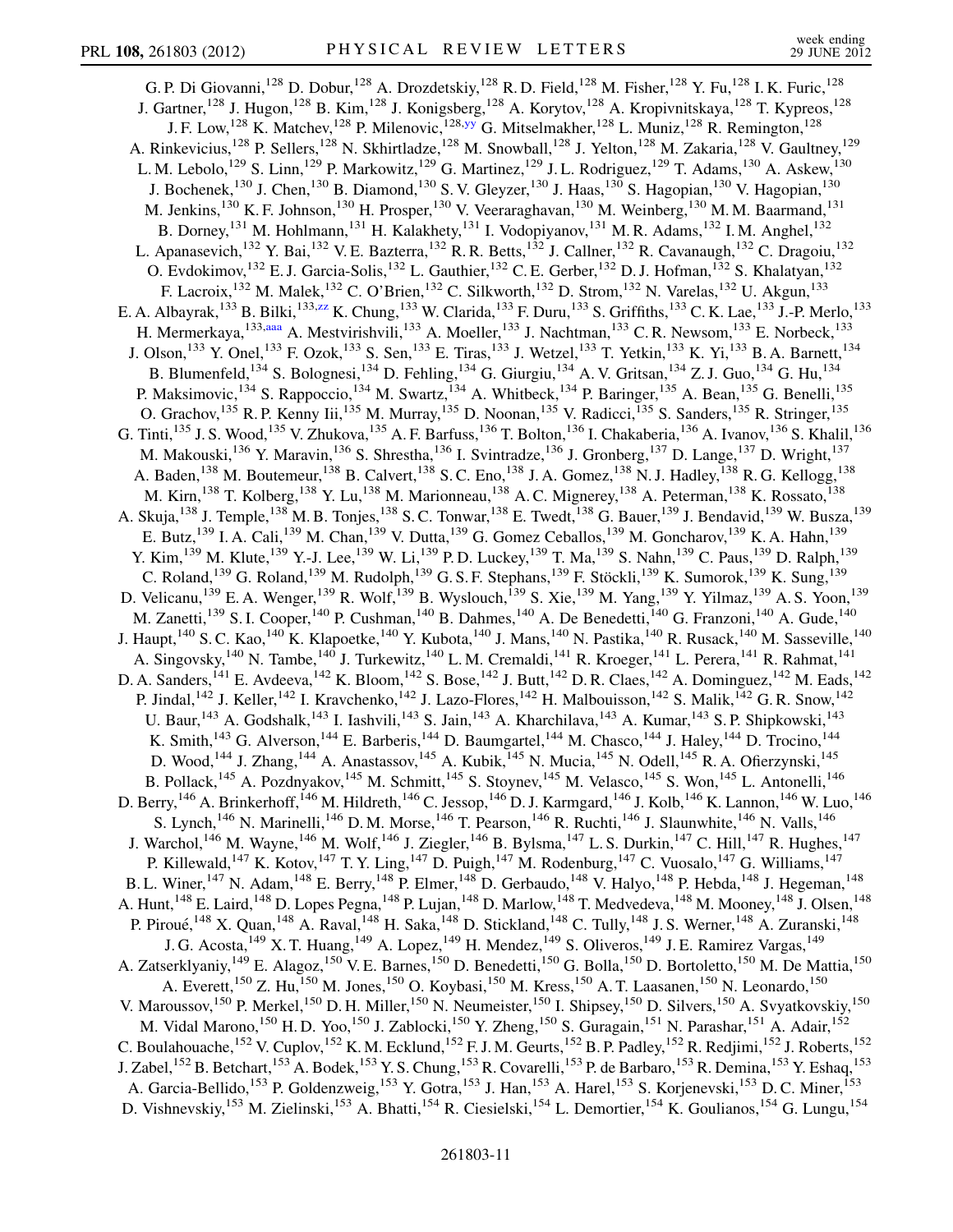<span id="page-11-0"></span>S. Malik, <sup>154</sup> C. Mesropian, <sup>154</sup> S. Arora, <sup>155</sup> A. Barker, <sup>155</sup> J. P. Chou, <sup>155</sup> C. Contreras-Campana, <sup>155</sup> E. Contreras-Campana,<sup>155</sup> D. Duggan,<sup>155</sup> D. Ferencek,<sup>155</sup> Y. Gershtein,<sup>155</sup> R. Gray,<sup>155</sup> E. Halkiadakis,<sup>155</sup> D. Hidas,<sup>155</sup> D. Hits,<sup>155</sup> A. Lath,<sup>155</sup> S. Panwalkar,<sup>155</sup> M. Park,<sup>155</sup> R. Patel,<sup>155</sup> V. Rekovic,<sup>155</sup> A. Richards,<sup>155</sup> J. Robles,<sup>155</sup> K. Rose,<sup>155</sup> S. Salur,<sup>155</sup> S. Schnetzer,<sup>155</sup> C. Seitz,<sup>155</sup> S. Somalwar,<sup>155</sup> R. Stone,<sup>155</sup> S. Thomas,<sup>155</sup> G. Cerizza,<sup>156</sup> M. Hollingsworth,<sup>156</sup> S. Spanier,<sup>156</sup> Z. C. Yang,<sup>156</sup> A. York,<sup>156</sup> R. Eusebi,<sup>157</sup> W. Flanagan,<sup>157</sup> J. Gilmore,<sup>157</sup> T. Kamon,<sup>157,[bbb](#page-15-18)</sup> V. Khotilovich,<sup>157</sup> R. Montalvo,<sup>157</sup> I. Osipenkov,<sup>157</sup> Y. Pakhotin,<sup>157</sup> A. Perloff,<sup>157</sup> J. Roe,<sup>157</sup> A. Safonov,<sup>157</sup> T. Sakuma,<sup>157</sup> S. Sengupta,<sup>157</sup> I. Suarez,<sup>157</sup> A. Tatarinov,<sup>157</sup> D. Toback,<sup>157</sup> N. Akchurin,<sup>158</sup> J. Damgov,<sup>158</sup> P. R. Dudero,<sup>158</sup> C. Jeong,<sup>158</sup> K. Kovitanggoon,<sup>158</sup> S. W. Lee,<sup>158</sup> T. Libeiro,<sup>158</sup> Y. Roh,<sup>158</sup> I. Volobouev,<sup>158</sup> E. Appelt,<sup>159</sup> D. Engh,<sup>159</sup> C. Florez,<sup>159</sup> S. Greene,<sup>159</sup> A. Gurrola,<sup>159</sup> W. Johns,<sup>159</sup> P. Kurt,<sup>159</sup> C. Maguire,<sup>159</sup> A. Melo,<sup>159</sup> P. Sheldon,<sup>159</sup> B. Snook,<sup>159</sup> S. Tuo,<sup>159</sup> J. Velkovska,<sup>159</sup> M. W. Arenton,<sup>160</sup> M. Balazs,<sup>160</sup> S. Boutle,<sup>160</sup> B. Cox,<sup>160</sup> B. Francis,<sup>160</sup> J. Goodell,<sup>160</sup> R. Hirosky,<sup>160</sup> A. Ledovskoy,<sup>160</sup> C. Lin,<sup>160</sup> C. Neu,<sup>160</sup> J. Wood,<sup>160</sup> R. Yohay,<sup>160</sup> S. Gollapinni,<sup>161</sup> R. Harr,<sup>161</sup> P. E. Karchin,<sup>161</sup> C. Kottachchi Kankanamge Don,<sup>161</sup> P. Lamichhane,<sup>161</sup> A. Sakharov,<sup>161</sup> M. Anderson,<sup>162</sup> M. Bachtis,<sup>162</sup> D. Belknap,<sup>162</sup> L. Borrello,<sup>162</sup> D. Carlsmith,<sup>162</sup> M. Cepeda,  $^{162}$  S. Dasu,  $^{162}$  L. Gray,  $^{162}$  K. S. Grogg,  $^{162}$  M. Grothe,  $^{162}$  R. Hall-Wilton,  $^{162}$  M. Herndon,  $^{162}$  A. Hervé,  $^{162}$ P. Klabbers,<sup>162</sup> J. Klukas,<sup>162</sup> A. Lanaro,<sup>162</sup> C. Lazaridis,<sup>162</sup> J. Leonard,<sup>162</sup> R. Loveless,<sup>162</sup> A. Mohapatra,<sup>162</sup> I. Ojalvo,<sup>162</sup> G. A. Pierro,<sup>162</sup> I. Ross,<sup>162</sup> A. Savin,<sup>162</sup> W. H. Smith,<sup>162</sup> and J. Swanson<sup>162</sup>

## (CMS Collaboration)

<sup>1</sup>Yerevan Physics Institute, Yerevan, Armenia <sup>1</sup>Yerevan Physics Institute, Yerevan, Armenia<sup>2</sup>Institut für Hochanaraianhysik der OeAW Wien <sup>2</sup>Institut für Hochenergiephysik der OeAW, Wien, Austria<sup>3</sup>National Centre for Particle and High Fnerov Physics. Minsk  $3$ National Centre for Particle and High Energy Physics, Minsk, Belarus Universiteit Antwerpen, Antwerpen, Belgium <sup>5</sup>Vrije Universiteit Brussel, Brussel, Belgium <sup>5</sup>Vrije Universiteit Brussel, Brussel, Belgium <sup>6</sup>Université Libre de Bruxelles, Bruxelles, Belgium Université Libre de Bruxelles, Bruxelles, Belgium  $\frac{7}{6}$ Chant University Chant Belgium <sup>'</sup>Ghent University, Ghent, Belgium<sup>'</sup><br>Buniversité Catholique de Louvain, Louvain-la-Neuve, Belgium<sup>8</sup> <sup>9</sup>Université de Mons, Mons, Belgium <sup>10</sup>Centro Brasileiro de Pesquisas Fisicas, Rio de Janeiro, Brazil<br><sup>11</sup>Universidade do Estado do Rio de Janeiro, Rio de Janeiro, Brazil<br><sup>12</sup>Instituto de Fisica Teorica, Universidade Estadual Paulista, Sao Paulo, Brazil<br><sup>1</sup> <sup>19</sup>University of Split, Split, Croatia<br><sup>20</sup>Institute Rudjer Boskovic, Zagreb, Croatia <sup>21</sup>University of Cyprus, Nicosia, Cyprus <sup>22</sup>Charles University, Prague, Czech Republic<br><sup>23</sup>Academy of Scientific Research and Technology of the Arab Republic of Egypt, Egyptian Network of High Energy Physics, Cairo, Egypt <sup>24</sup>National Institute of Chemical Physics and Biophysics, Tallinn, Estonia <sup>25</sup>Department of Physics, University of Helsinki, Helsinki, Finland<br><sup>26</sup>Helsinki Institute of Physics, Helsinki, Finland<br><sup>27</sup>Lappeenranta University of Technology, Lappeenranta, Finland<br><sup>28</sup>DSM/IRFU, CEA/Saclay, Gif-sur-Université de Haute-Alsace Mulhouse, CNRS/IN2P3, Strasbourg, France<br><sup>31</sup>Centre de Calcul de l'Institut National de Physique Nucleaire et de Physique des Particules (IN2P3), Villeurbanne, France<br><sup>32</sup>Université de Lyon, Univ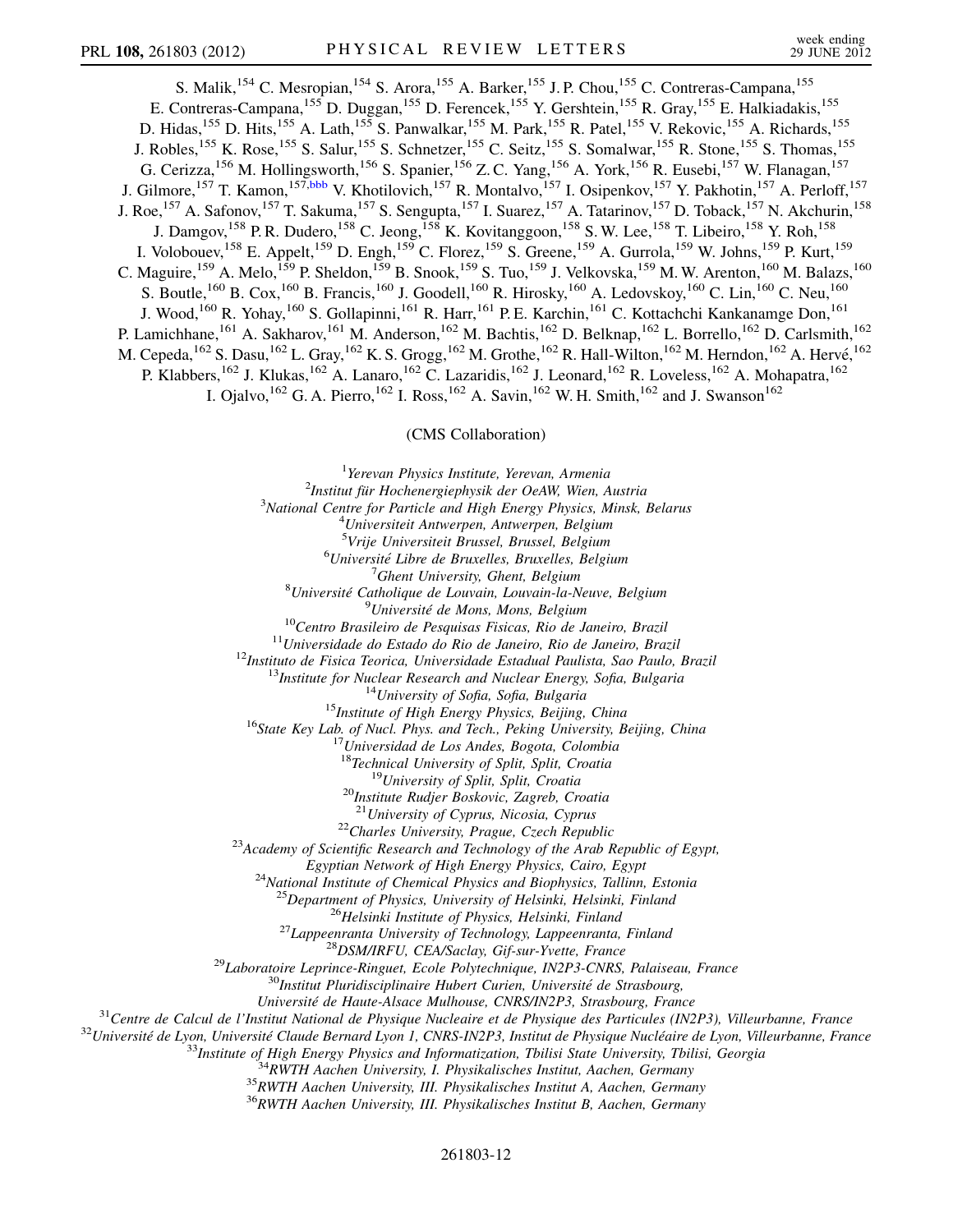<sup>37</sup>Deutsches Elektronen-Synchrotron, Hamburg, Germany<br><sup>38</sup>University of Hamburg, Hamburg, Germany<br><sup>39</sup>Institut für Experimentelle Kernphysik, Karlsruhe, Germany<br><sup>40</sup>Institute of Nuclear Physics "Demokritos," Aghia Parask <sup>46</sup>Panjab University, Chandigarh, India<br><sup>47</sup>University of Delhi, Delhi, India <sup>48</sup>Saha Institute of Nuclear Physics, Kolkata, India<br><sup>49</sup>Bhabha Atomic Research Centre, Mumbai, India <sup>50</sup>Tata Institute of Fundamental Research-EHEP, Mumbai, India<br><sup>51</sup>Tata Institute of Fundamental Research-HECR, Mumbai, India<br><sup>52</sup>Institute for Research in Fundamental Sciences (IPM), Tehran, Iran<br><sup>52</sup>Institute for Resear <sup>53c</sup>Politecnico di Bari, Bari, Italy<br><sup>54a</sup>INFN Sezione di Bologna, Bologna, Italy <sup>54b</sup>Università di Bologna, Bologna, Italy <sup>55a</sup>INFN Sezione di Catania, Catania, Italy<br><sup>55b</sup>Università di Catania, Catania, Italy <sup>56a</sup>INFN Sezione di Firenze, Firenze, Italy<br><sup>56b</sup>Università di Firenze, Firenze, Italy <sup>57</sup>INFN Laboratori Nazionali di Frascati, Frascati, Italy <sup>58</sup>INFN Sezione di Genova, Genova, Italy <sup>59a</sup>INFN Sezione di Milano-Bicocca, Milano, Italy <sup>59b</sup>Università di Milano-Bicocca, Milano, Italy <sup>60a</sup>INFN Sezione di Napoli, Napoli, Italy <sup>60b</sup>Università di Napoli "Federico II", Napoli, Italy <sup>61a</sup>INFN Sezione di Padova, Padova, Italy 6<sup>1b</sup>Università di Padova, Padova, Italy <sup>61c</sup>Università di Trento (Trento), Padova, Italy <sup>62a</sup>INFN Sezione di Pavia, Pavia, Italy <sup>62b</sup>Università di Pavia, Pavia, Italy 63aINFN Sezione di Perugia, Perugia, Italy  $636$ Università di Perugia, Perugia, Italy  $648$ INFN Sezione di Pisa, Pisa, Italy  $648$ Università di Pisa, Pisa, Italy <sup>64c</sup>Scuola Normale Superiore di Pisa, Pisa, Italy <sup>65a</sup>INFN Sezione di Roma, Roma, Italy <sup>65b</sup>Università di Roma ''La Sapienza'', Roma, Italy <sup>66a</sup>INFN Sezione di Torino, Torino, Italy <sup>66b</sup>Università di Torino, Torino, <sup>66c</sup>Università del Piemonte Orientale (Novara), Torino, Italy<br><sup>67a</sup>INFN Sezione di Trieste, Trieste, Italy<br><sup>67b</sup>Università di Trieste, Trieste, Italy  $68$ Kangwon National University, Chunchon, Korea<br> $69$ Kyungpook National University, Daegu, Korea <sup>70</sup>Chonnam National University, Institute for Universe and Elementary Particles, Kwangju, Korea <sup>71</sup>Konkuk University, Seoul, Korea 7<sup>12</sup>Korea University, Seoul, Korea 7<sup>12</sup>Korea 1*72*Korea University, Seoul, Korea  $^{73}$ University of Seoul, Seoul, Korea  $^{74}$ Sungkyunkwan University, Suwon, Korea <sup>75</sup>Vilnius University, Vilnius, Lithuania<br><sup>76</sup>Centro de Investigacion y de Estudios Avanzados del IPN, Mexico City, Mexico<br><sup>77</sup>Universidad Iberoamericana, Mexico City, Mexico<br><sup>78</sup>Benemerita Universidad Autonoma de Puebla

261803-13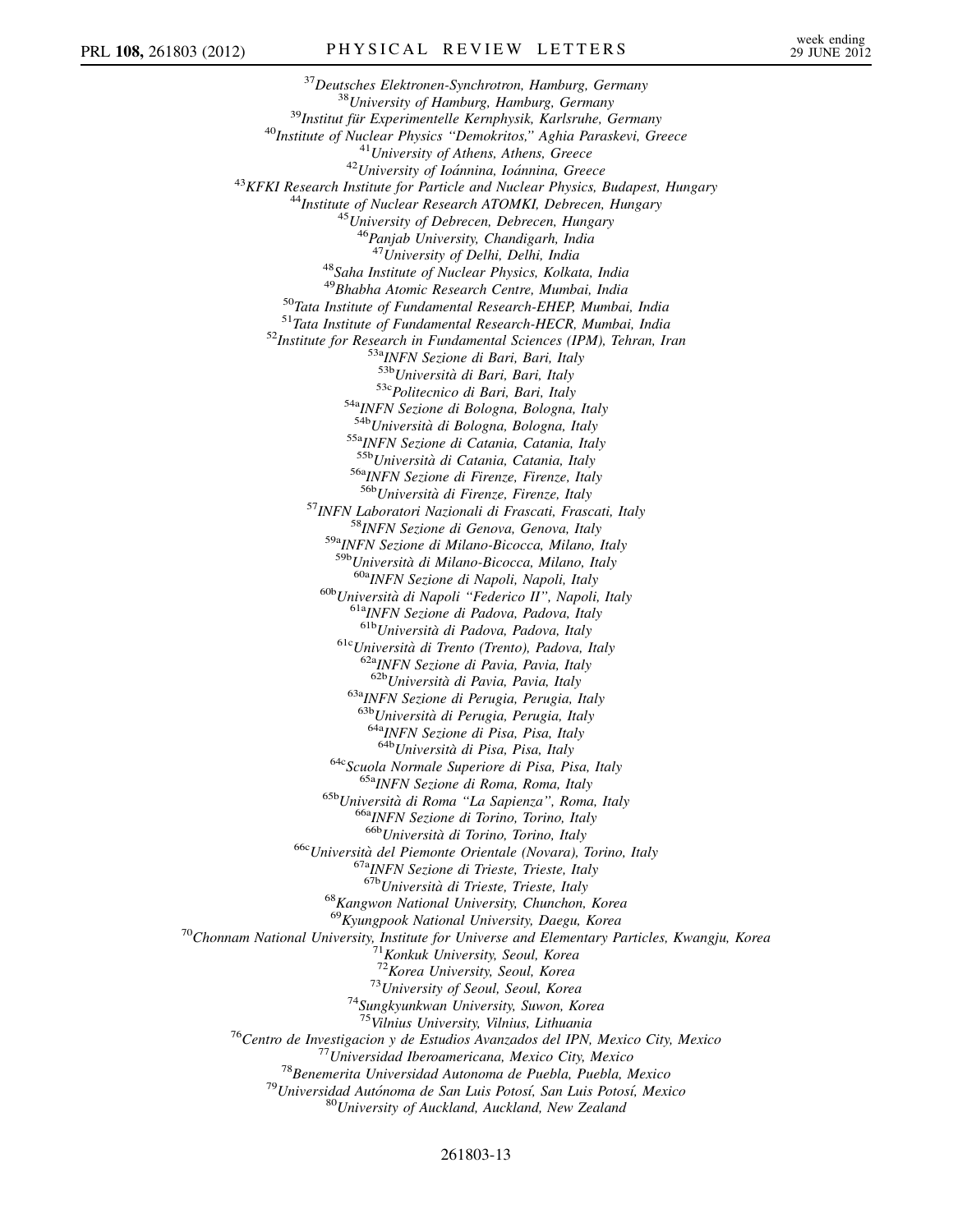<sup>81</sup>University of Canterbury, Christchurch, New Zealand<br><sup>82</sup>National Centre for Physics, Quaid-I-Azam University, Islamabad, Pakistan<br><sup>83</sup>Institute of Experimental Physics, Faculty of Physics, University of Warsaw, Warsaw  $\begin{small} & ^{94}Centro\,\, de\,\, Investigaciones\,\,Energ\'elicas\,\, Medioambientales\,\, y\,\, Tecnológicas\,\, (CIEMAT),\,\, Madrid,\,\, Spain\\ & ^{95}Unirisidad\,\,Auto noma\,\, de\,\, Madrid,\,\, Spain\\ & ^{96}Universidad\,\, delo\,\, oVielo,\,\, Oqioh\,\, Gac\,\, and\,\, a\,\, d\,\, Bcain\,\, A\,\, CstC-Universidad\,\, de\,\, Cantabria,\,\, Santander,\,\, Spain\\ & ^{98}CERN,\,\, European Organization for Nuclear Research,\,\, Geneva,\,\, Switzerland\\ & ^{99}Part\,\, Schener\,\$ <sup>112</sup>Brunel University, Uxbridge, United Kingdom<br><sup>113</sup>Baylor University, Waco, Texas, USA<br><sup>114</sup>The University of Alabama, Tuscaloosa, Alabama, USA<br><sup>115</sup>Boston University, Boston, Massachusetts, USA <sup>116</sup>Brown University, Providence, Rhode Island, USA<br><sup>117</sup>University of California, Davis, Davis, California, USA<br><sup>118</sup>University of California, Los Angeles, Los Angeles, California, USA<br><sup>119</sup>University of California, Riv <sup>120</sup>University of California, San Diego, La Jolla, California, USA<br><sup>121</sup>University of California, Santa Barbara, Santa Barbara, California, USA<br><sup>122</sup>California Institute of Technology, Pasadena, California, USA <sup>123</sup>Carnegie Mellon University, Pittsburgh, Pennsylvania, USA<br><sup>124</sup>University of Colorado at Boulder, Boulder, Colorado, USA<br><sup>125</sup>Cornell University, Ithaca, New York, USA<br><sup>126</sup>Fairfield University, Fairfield, Connecticu <sup>131</sup>Florida Institute of Technology, Melbourne, Florida, USA<br><sup>132</sup>University of Illinois at Chicago (UIC), Chicago, Illinois, USA<br><sup>133</sup>The University of Iowa, Iowa City, Iowa, USA<br><sup>134</sup>Johns Hopkins University, Baltimore <sup>136</sup> Kansas State University, Manhattan, Kansas, USA<br><sup>137</sup> Lawrence Livermore National Laboratory, Livermore, California, USA<br><sup>138</sup> University of Maryland, College Park, Maryland, USA<br><sup>139</sup> Massachusetts Institute of Tec

## 261803-14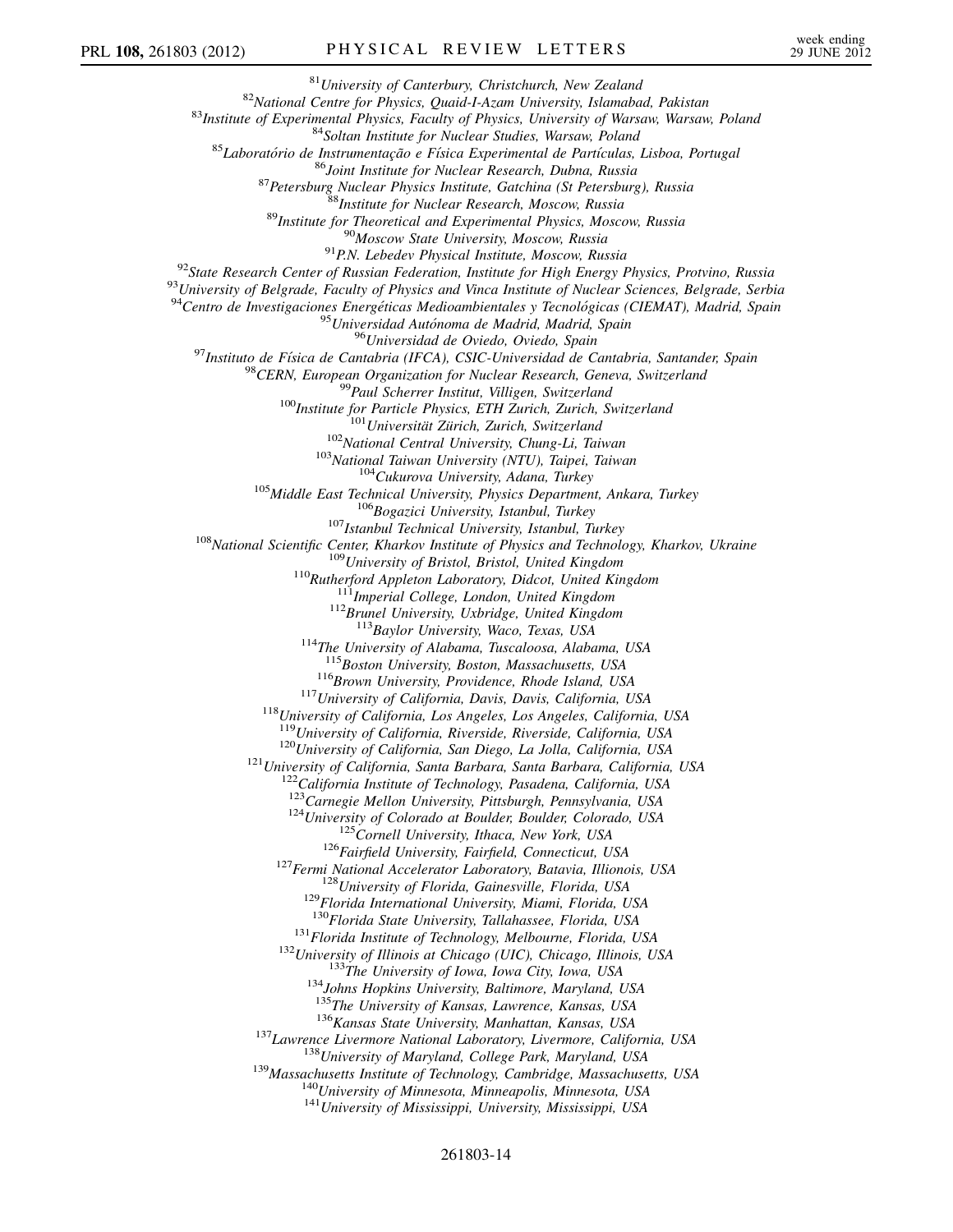<sup>142</sup>University of Nebraska-Lincoln, Lincoln, Nebraska, USA <sup>143</sup>State University of New York at Buffalo, Buffalo, New York, USA <sup>144</sup>Northeastern University, Boston, Massachusetts, USA <sup>145</sup>Northwestern University, Evans <sup>146</sup>University of Notre Dame, Notre Dame, Indiana, USA  $147$ The Ohio State University, Columbus, Ohio, USA <sup>148</sup>Princeton University, Princeton, New Jersey, USA<br><sup>149</sup>University of Puerto Rico, Mayaguez, Puerto Rico<br><sup>150</sup>Purdue University, West Lafayette, Indiana, USA<br><sup>151</sup>Purdue University, West Lafayette, Indiana, USA<br><sup>152</sup>Ri <sup>159</sup>Vanderbilt University, Nashville, Tennessee, USA<br><sup>160</sup>University of Virginia, Charlottesville, Virginia, USA

<sup>161</sup>Wayne State University, Detroit, Michigan, USA<br><sup>162</sup>University of Wisconsin, Madison, Wisconsin, USA

<span id="page-14-1"></span>[a](#page-5-11)Deceased.

<span id="page-14-0"></span><sup>[b](#page-5-12)</sup>Also at CERN, European Organization for Nuclear Research, Geneva, Switzerland.

<span id="page-14-2"></span><sup>[c](#page-5-13)</sup>Also at National Institute of Chemical Physics and Biophysics, Tallinn, Estonia.

<span id="page-14-3"></span><sup>[d](#page-5-14)</sup>Also at Universidade Federal do ABC, Santo Andre, Brazil.

<span id="page-14-4"></span>[e](#page-5-15) Also at California Institute of Technology, Pasadena, California, USA.

<span id="page-14-5"></span>[f](#page-5-16) Also at Laboratoire Leprince-Ringuet, Ecole Polytechnique, IN2P3-CNRS, Palaiseau, France.

<span id="page-14-6"></span><sup>[g](#page-5-17)</sup>Also at Suez Canal University, Suez, Egypt.

<span id="page-14-7"></span>[h](#page-5-17) Also at Zewail City of Science and Technology, Zewail, Egypt.

<span id="page-14-8"></span><sup>[i](#page-5-17)</sup>Also at Cairo University, Cairo, Egypt.

<span id="page-14-9"></span><sup>[j](#page-5-18)</sup>Also at British University, Cairo, Egypt.

<span id="page-14-10"></span>[k](#page-5-18) Also at Fayoum University, El-Fayoum, Egypt.

<span id="page-14-11"></span><sup>1</sup>A[l](#page-6-0)so at Soltan Institute for Nuclear Studies, Warsaw, Poland.

<span id="page-14-13"></span><span id="page-14-12"></span>[mA](#page-6-1)lso at Université de Haute-Alsace, Mulhouse, France.

<sup>[n](#page-6-2)</sup>Also at Moscow State University, Moscow, Russia.

<span id="page-14-14"></span><sup>[o](#page-6-3)</sup>Also at Brandenburg University of Technology, Cottbus, Germany.

<span id="page-14-15"></span><su[p](#page-6-4)>p</sup>Also at Institute of Nuclear Research ATOMKI, Debrecen, Hungary.

<span id="page-14-16"></span><sup>[q](#page-6-5)</sup>Also at Eötvös Loránd University, Budapest, Hungary.

<span id="page-14-17"></span><sup>[r](#page-6-6)</sup>Also at Tata Institute of Fundamental Research-HECR, Mumbai, India.

<span id="page-14-18"></span>[s](#page-6-7) Also at University of Visva-Bharati, Santiniketan, India.

<span id="page-14-19"></span><sup>[t](#page-6-8)</sup>Also at Sharif University of Technology, Tehran, Iran.

<span id="page-14-20"></span><s[u](#page-6-9)p>u</sup>Also at Isfahan University of Technology, Isfahan, Iran.

<span id="page-14-21"></span>[v](#page-6-8) Also at Shiraz University, Shiraz, Iran.

<span id="page-14-22"></span>[wA](#page-6-9)lso at Plasma Physics Research Center, Science and Research Branch, Islamic Azad University, Teheran, Iran.

<span id="page-14-23"></span><sup>[x](#page-7-0)</sup>Also at Facoltà Ingegneria Università di Roma, Roma, Italy.

<span id="page-14-24"></span><sup>[y](#page-7-1)</sup>Also at Università della Basilicata, Potenza, Italy.

<span id="page-14-25"></span><sup>[z](#page-7-2)</sup>Also at Università degli Studi Guglielmo Marconi, Roma, Italy.

<span id="page-14-26"></span>aa Also at Università degli studi di Siena, Siena, Italy.

<span id="page-14-27"></span>bb<sub>Also</sub> at University of Bucharest, Bucuresti-Magurele, Romania.

<span id="page-14-28"></span><sup>cc</sup>Also at Faculty of Physics of University of Belgrade, Belgrade, Serbia.

<span id="page-14-29"></span>dd Also at University of Florida, Gainesville, USA.

<span id="page-14-31"></span><span id="page-14-30"></span>[eeA](#page-8-2)lso at University of California, Los Angeles, Los Angeles, California, USA.

[ffA](#page-8-3)lso at Scuola Normale e Sezione dell' INFN, Pisa, Italy,

<span id="page-14-32"></span><sup>gg</sup>Also at INFN Sezione di Roma, Università di Roma "La Sapienza", Roma, Italy.

<span id="page-14-34"></span><span id="page-14-33"></span>hh<sub>Also</sub> at University of Athens, Athens, Greece.

[iiA](#page-8-6)lso at Rutherford Appleton Laboratory, Didcot, United Kingdom.